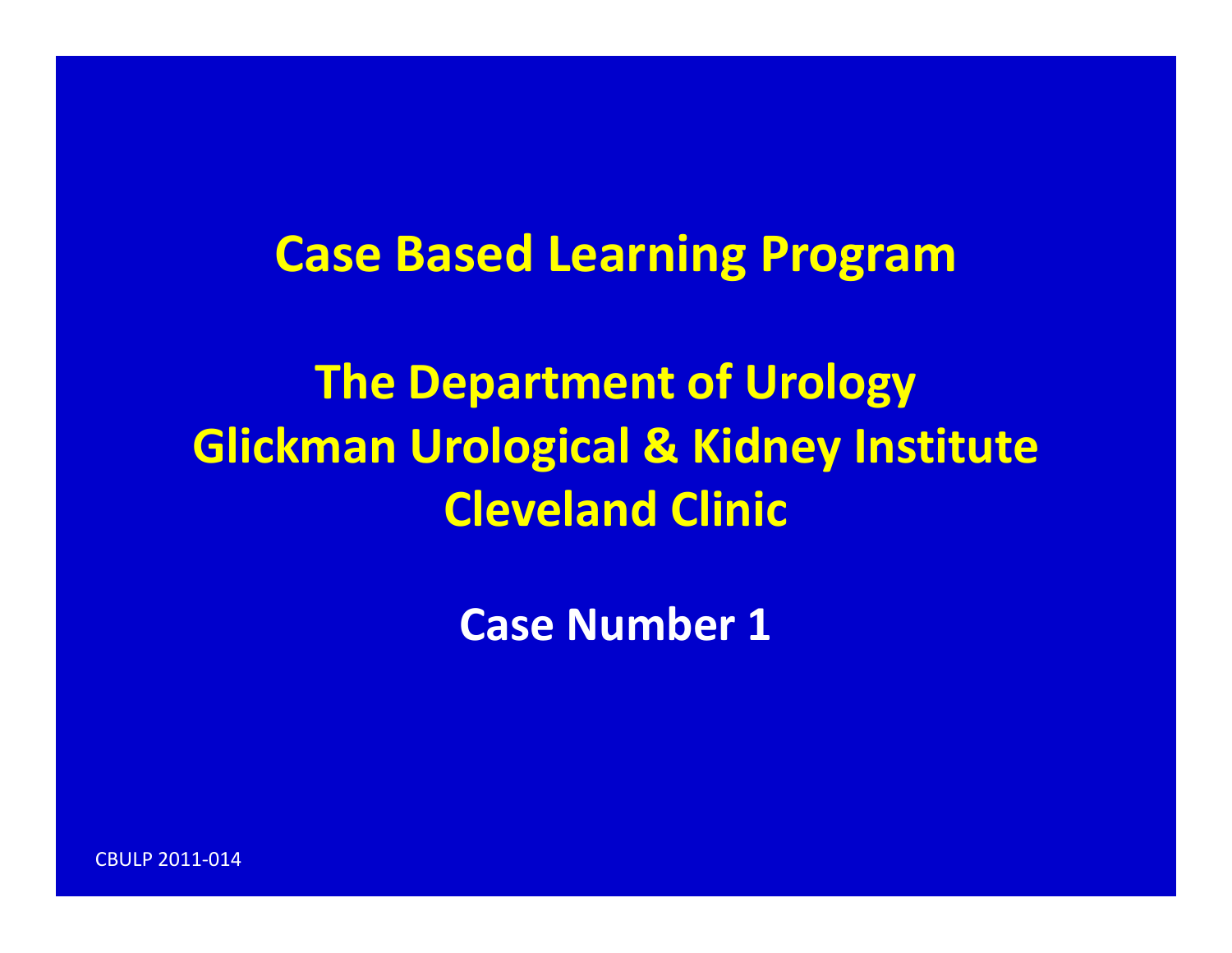#### Case Based Urology Learning Program

 Steven C. Campbell, MD PhD Cleveland Clinic

**Associate Editor:** 

 Editor: Jonathan H. Ross, MD Rainbow Babies & Children's Hospital, UH

Editor:

Manager: Nikki G. Williams Cleveland Clinic

**Case Contributor:** 

Drogo K. Montague, MD Cleveland Clinic



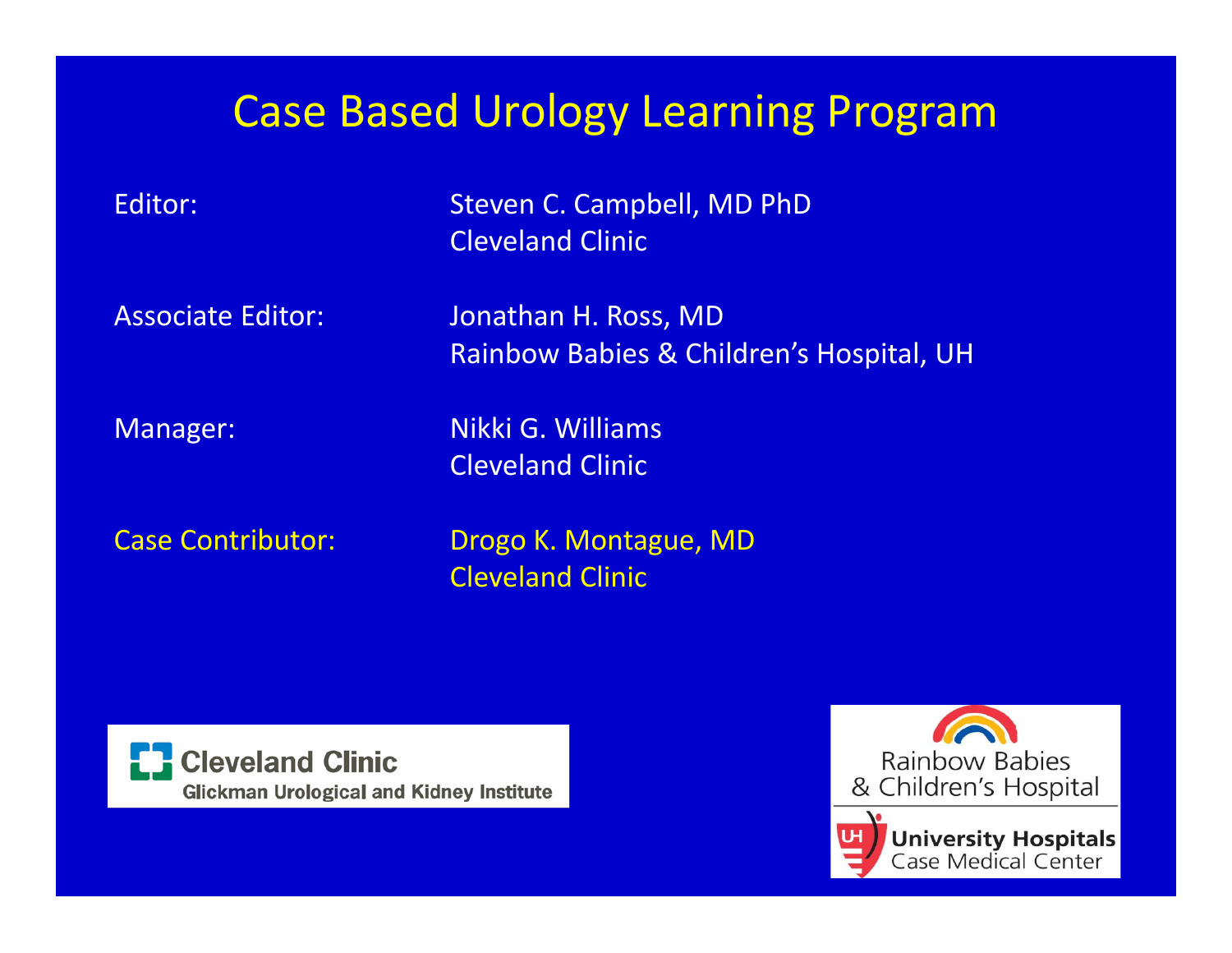You are called to the emergency room to see <sup>a</sup> 45 year‐old man who has a prolonged erection not associated with sexual activity. This erection has been present for eight hours and has not yet been evaluated or treated. He has never had this before.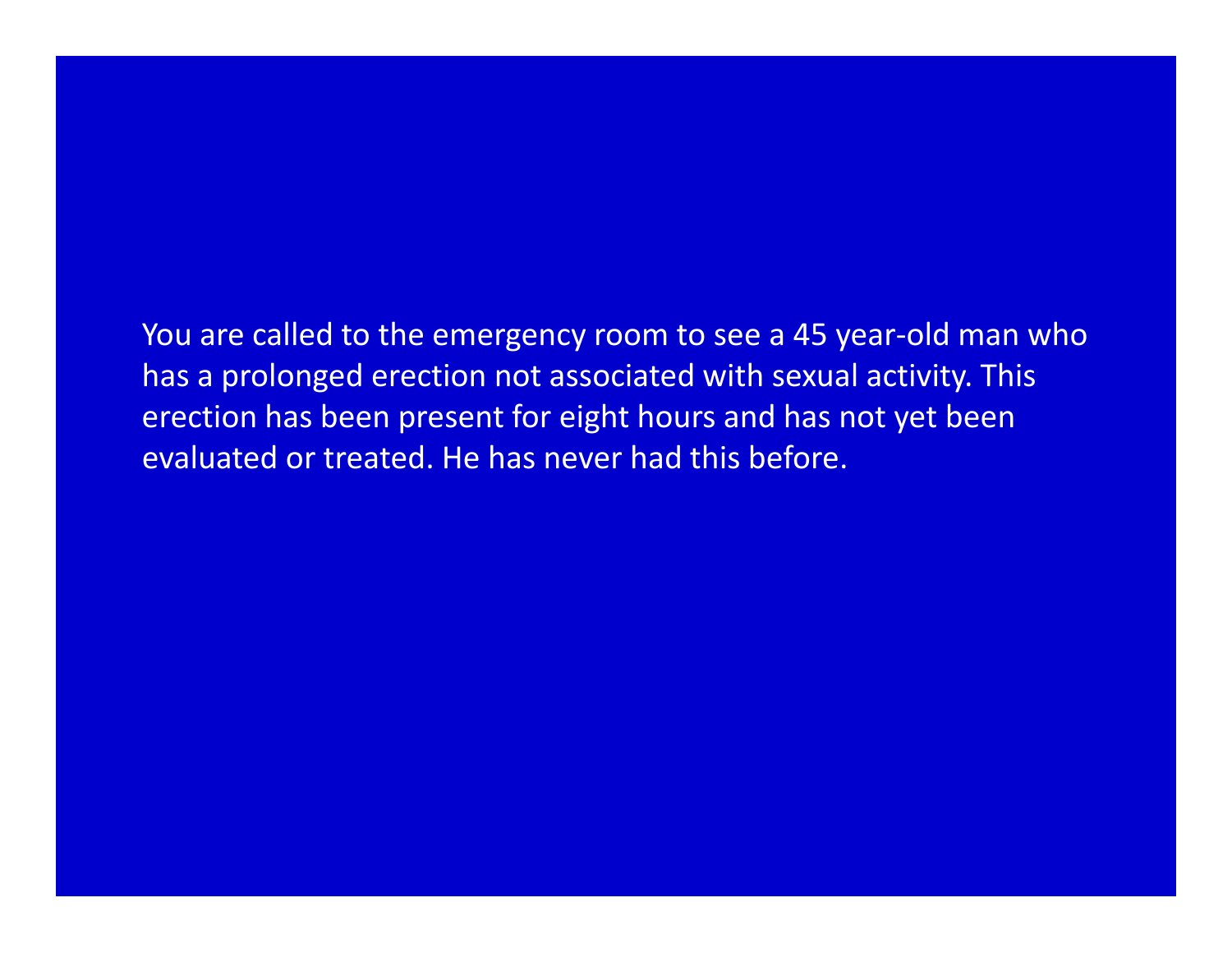How many types of priapism are there and what is the nomenclature?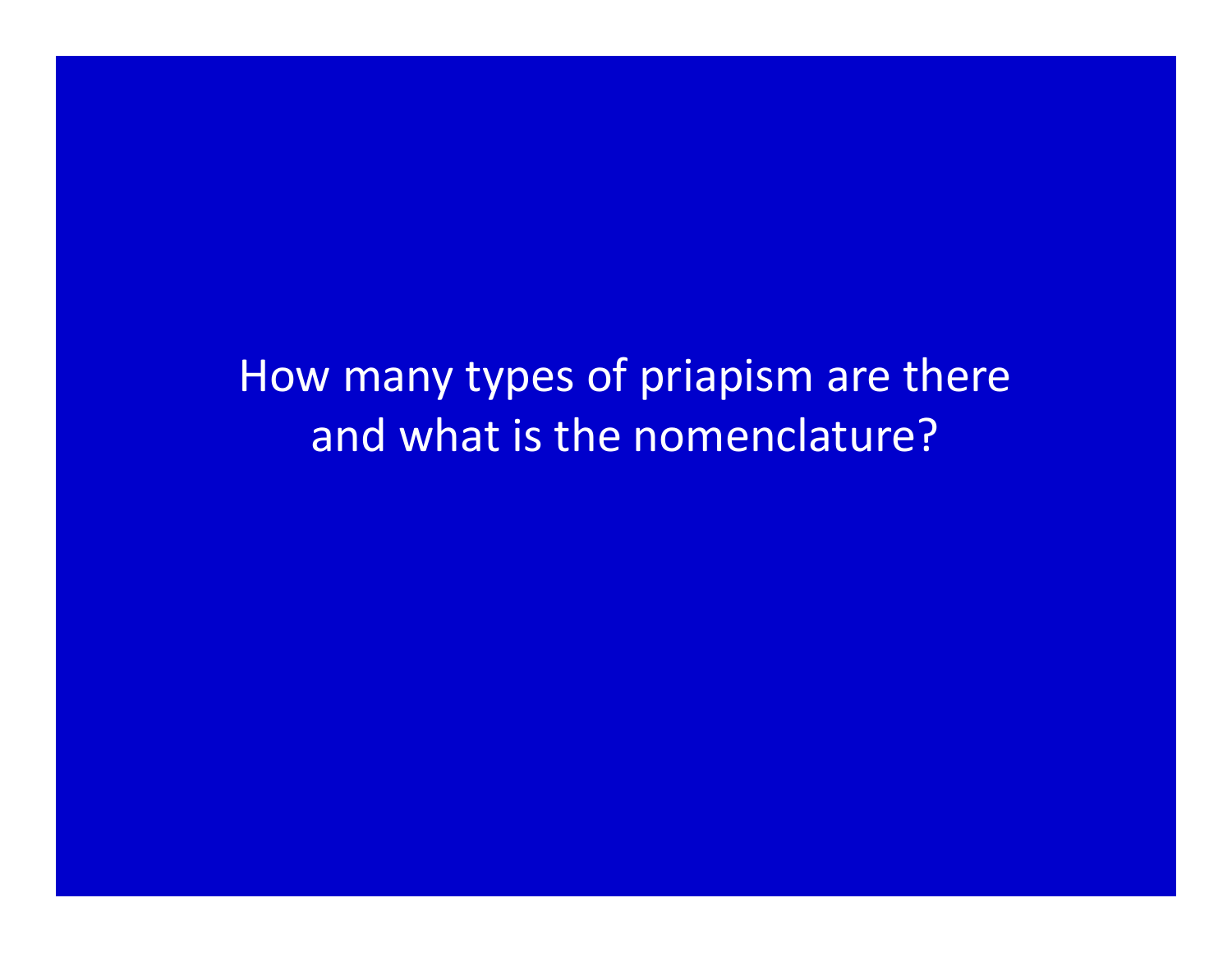## How many types of priapism are there and what is the nomenclature?

There are 3 types of priapism: ischemic (low flow) non‐ischemic (high flow, arterial) stuttering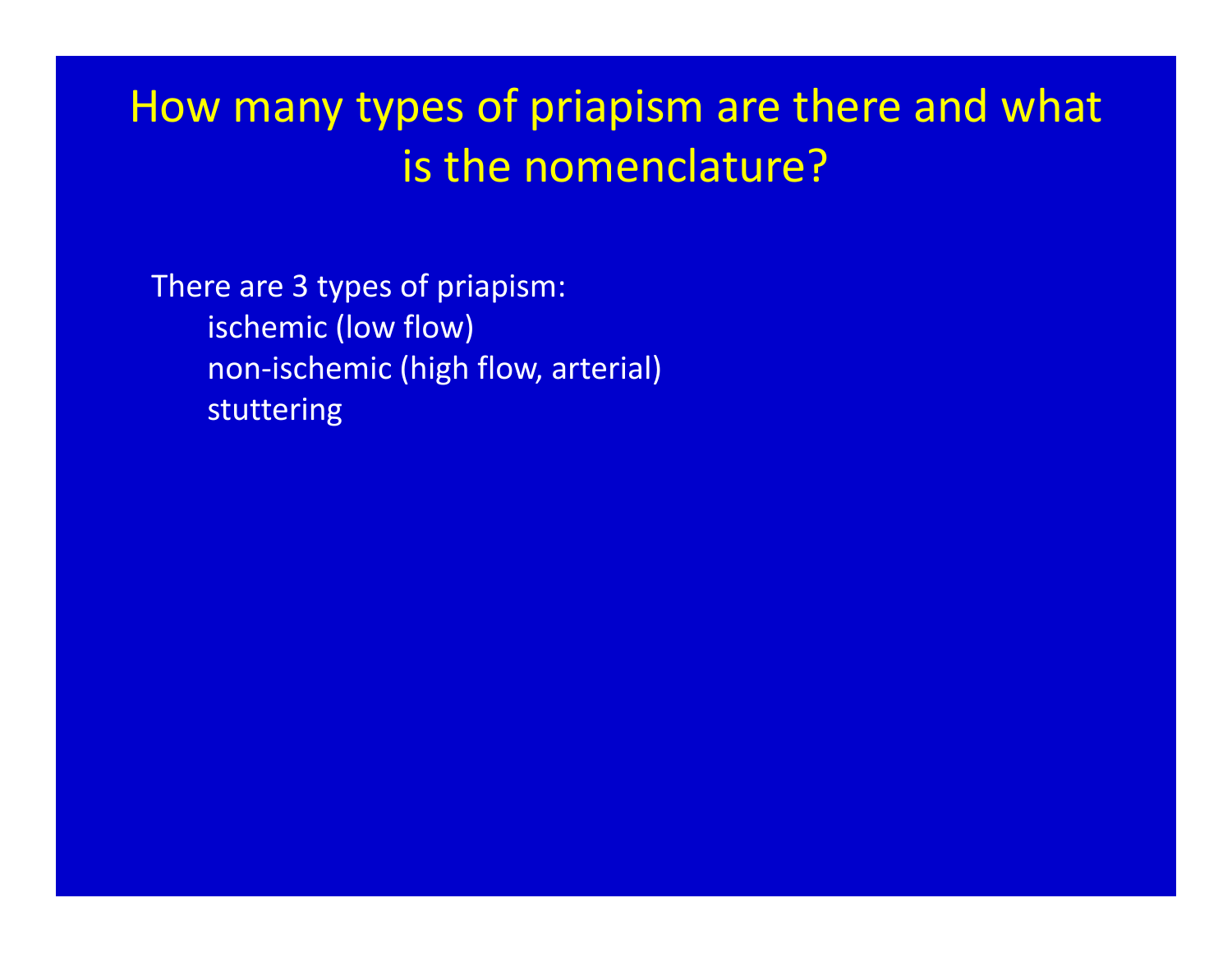## What are the other relevant items in the history?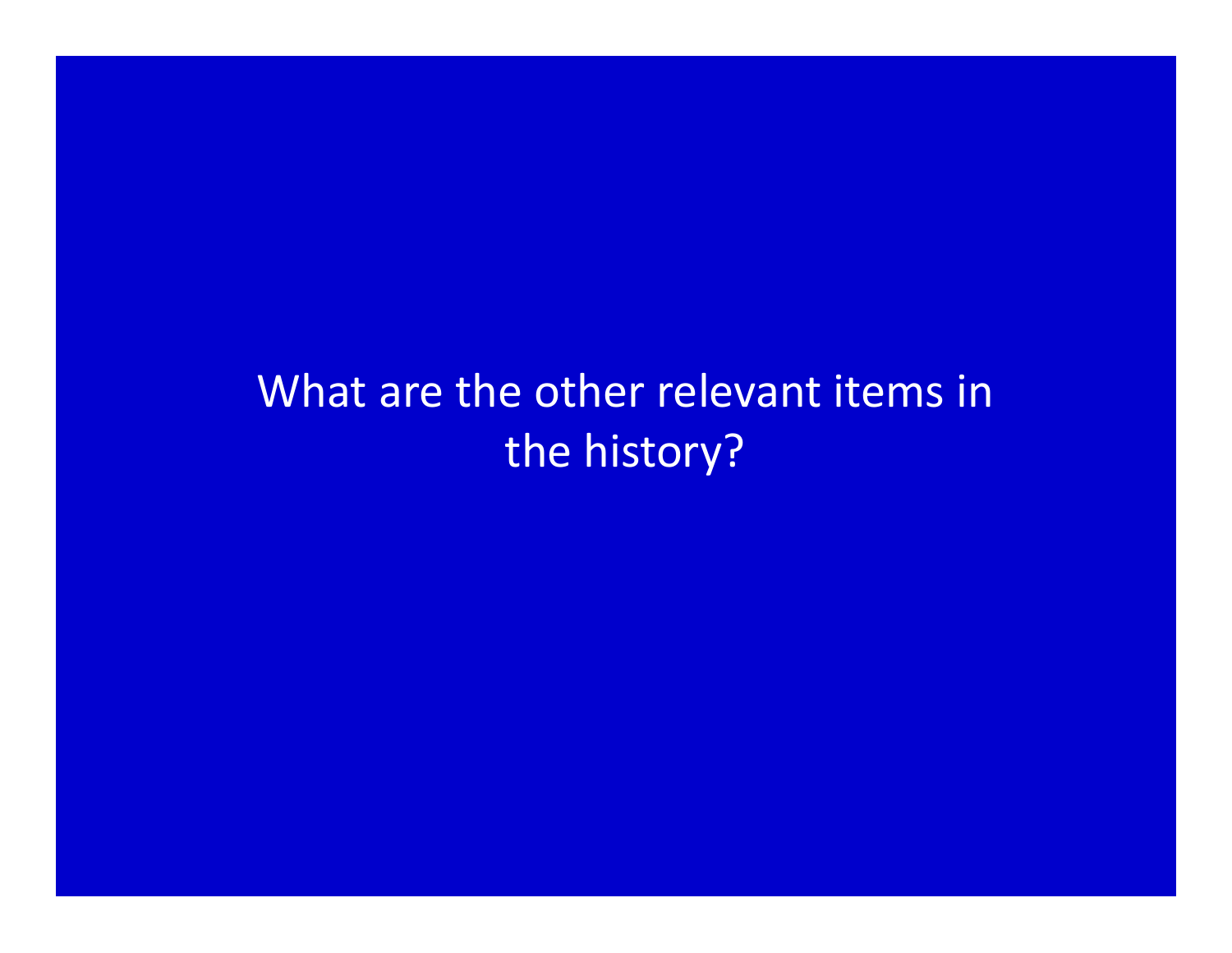# What are the other relevant items in the history?

Degree of penile pain History of pelvic, genital, or perineal trauma Medication and illicit drug history History of sickle cell disease or other hematologic abnormality History of malignant tumors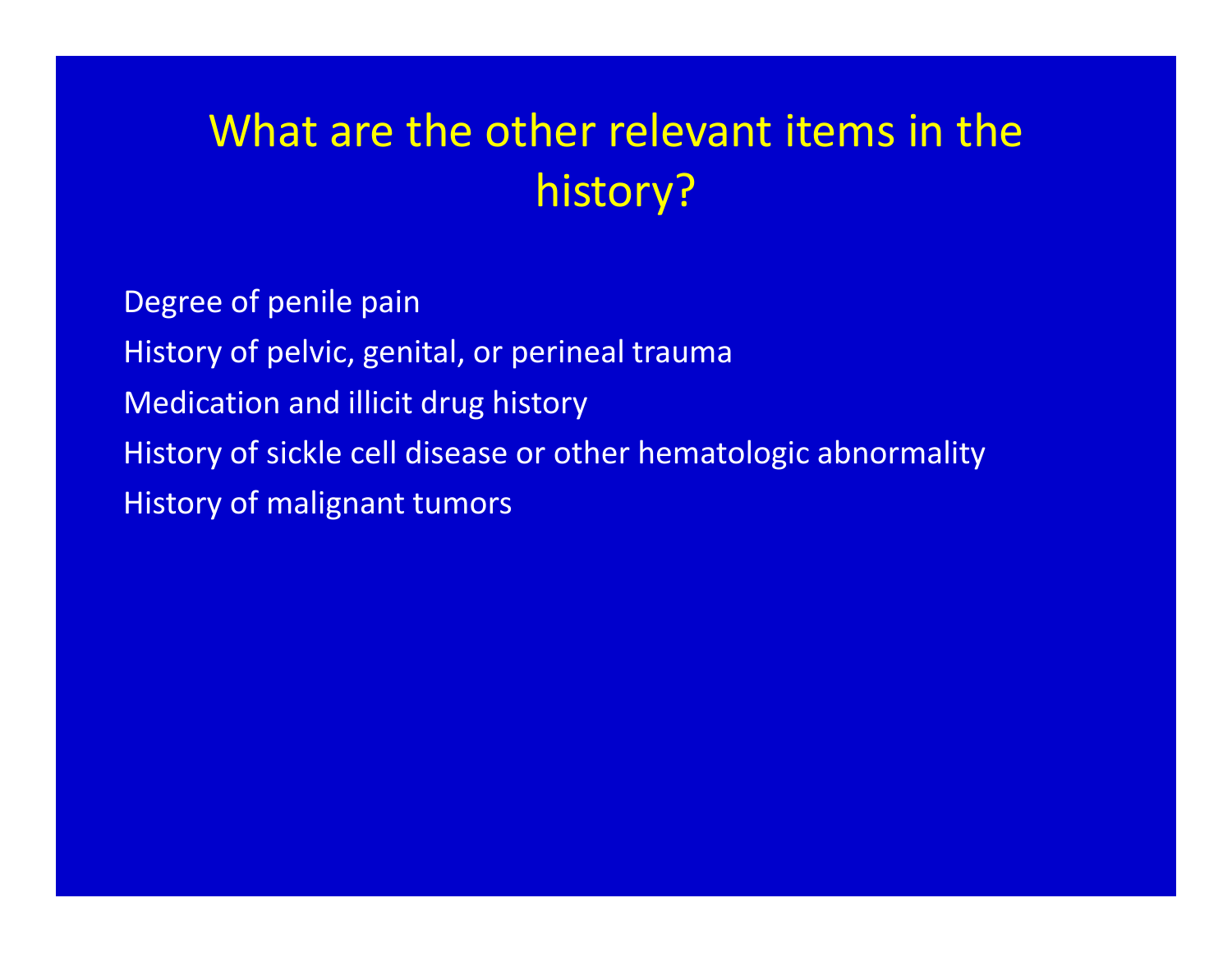What are the common causes of ischemic priapism?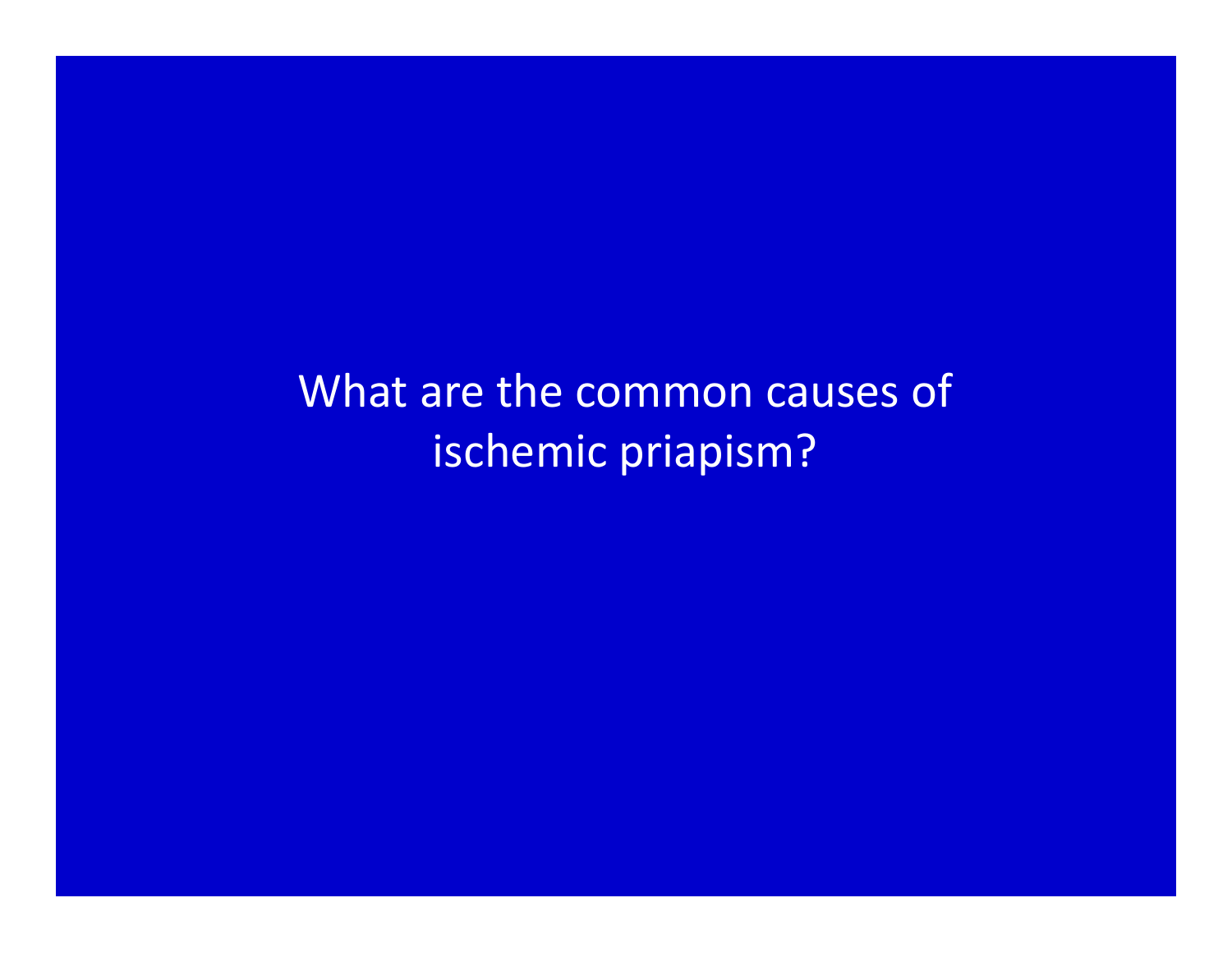# What are the common causes of ischemic priapism?

Sickle cell disease

Intracavernous injection therapy for erectile dysfunction

Leukemia

Psychotropic and antidepressant medications, especially trazadone

Heavy alcohol intake

Cocaine

About 50% are idiopathic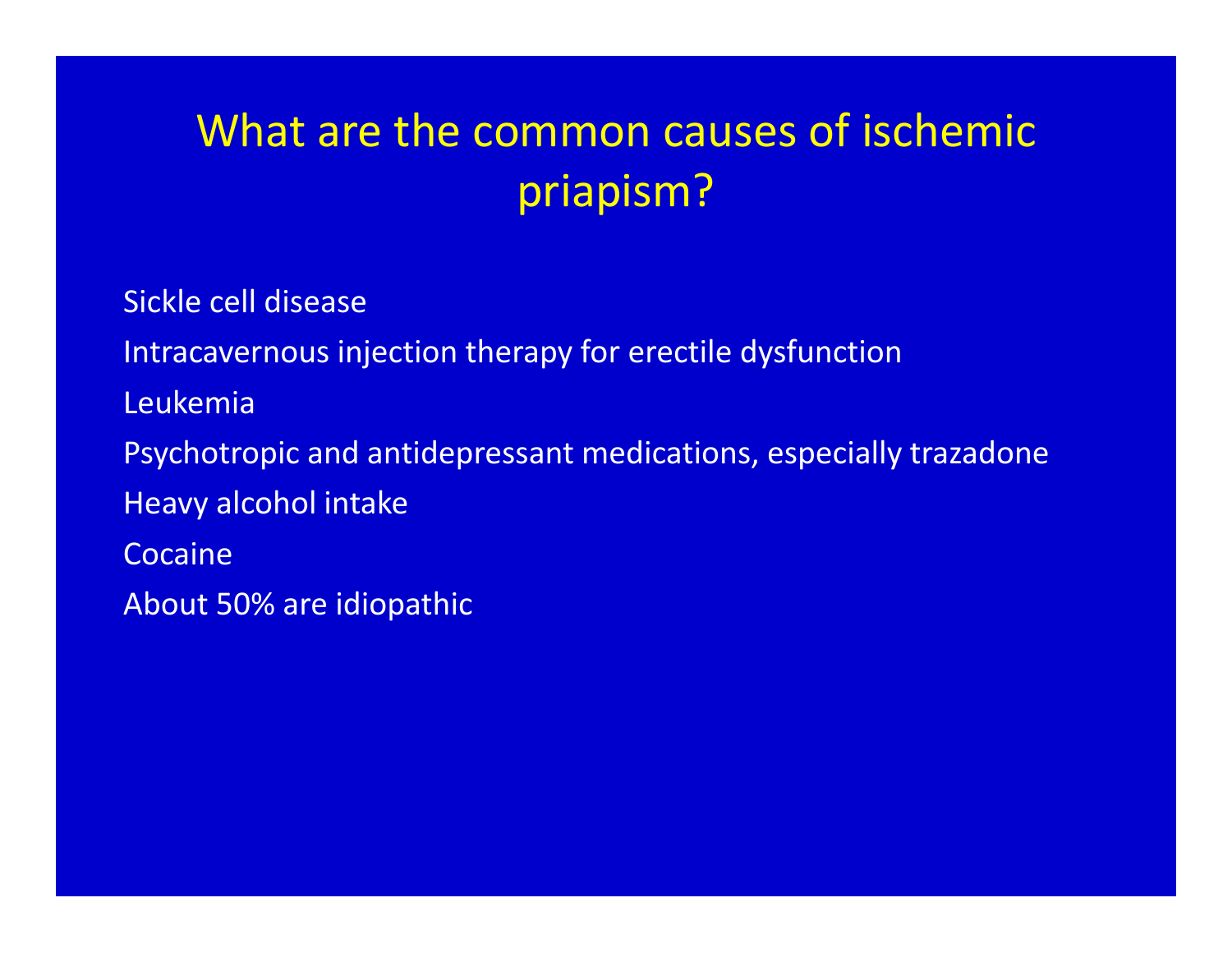What are the important elements of the physical examination?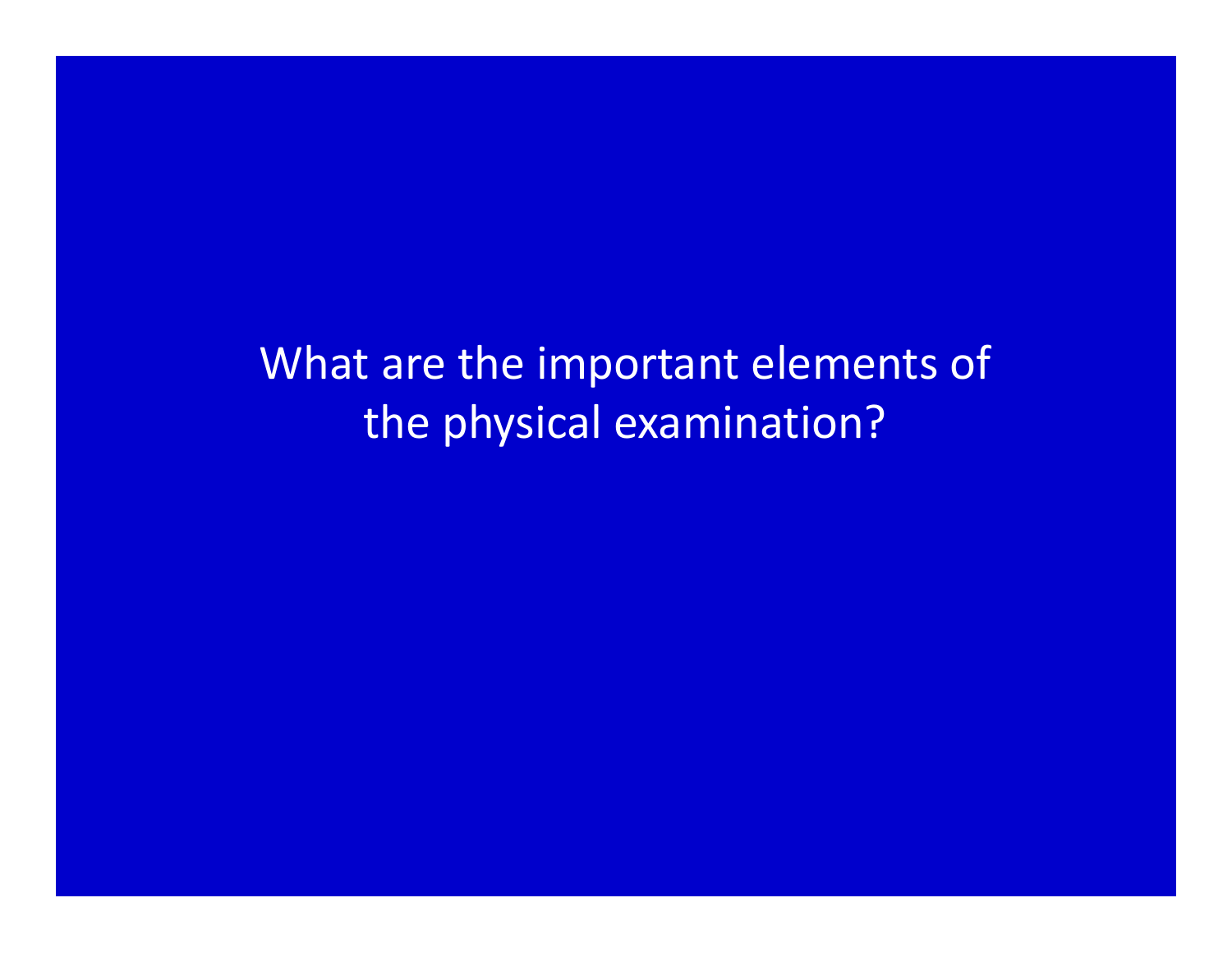# What are the important elements of the physical examination?

Focused examination of the abdomen, external genitalia, perineum, and digital rectal examination.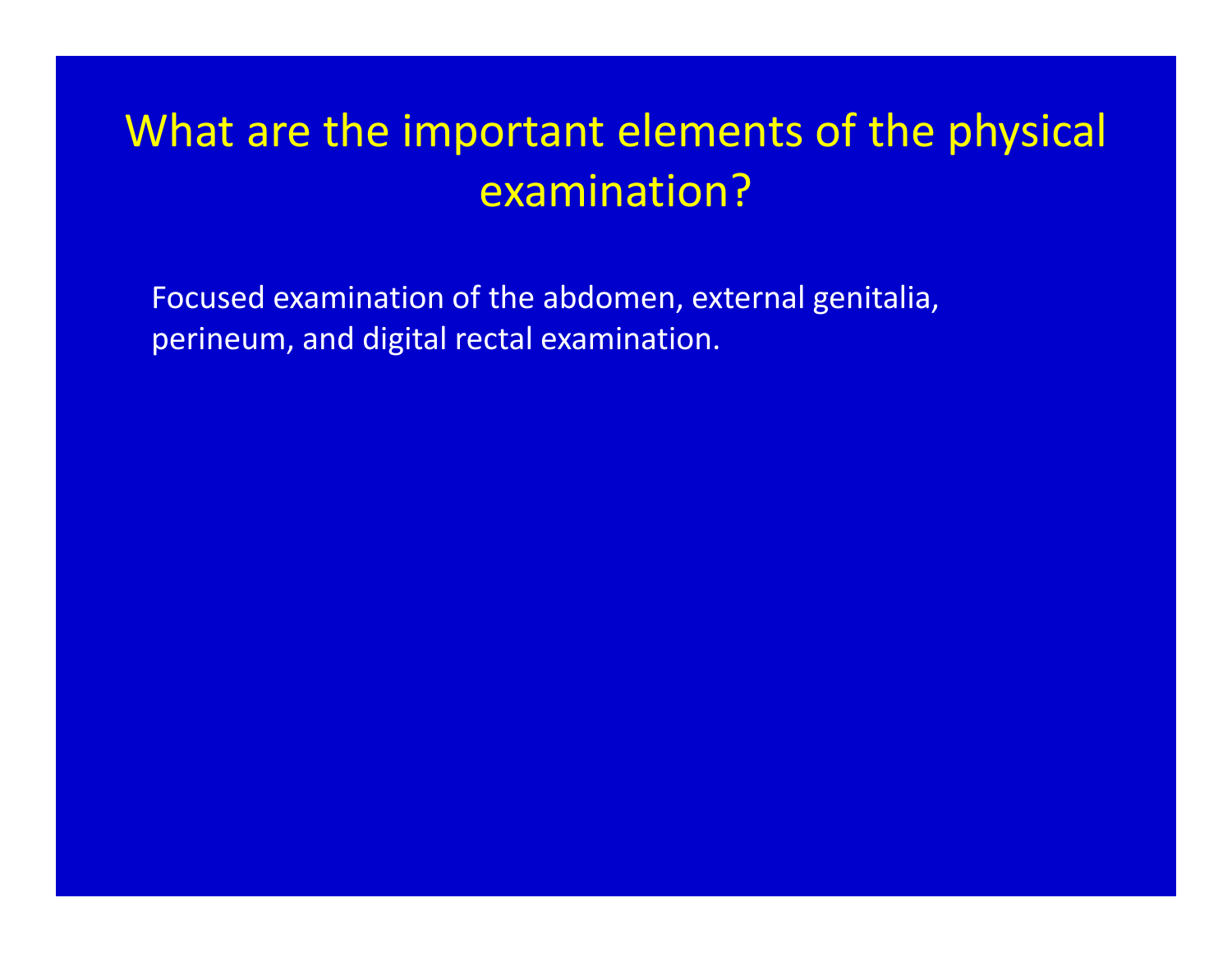What laboratory/radiologic evaluations might be considered?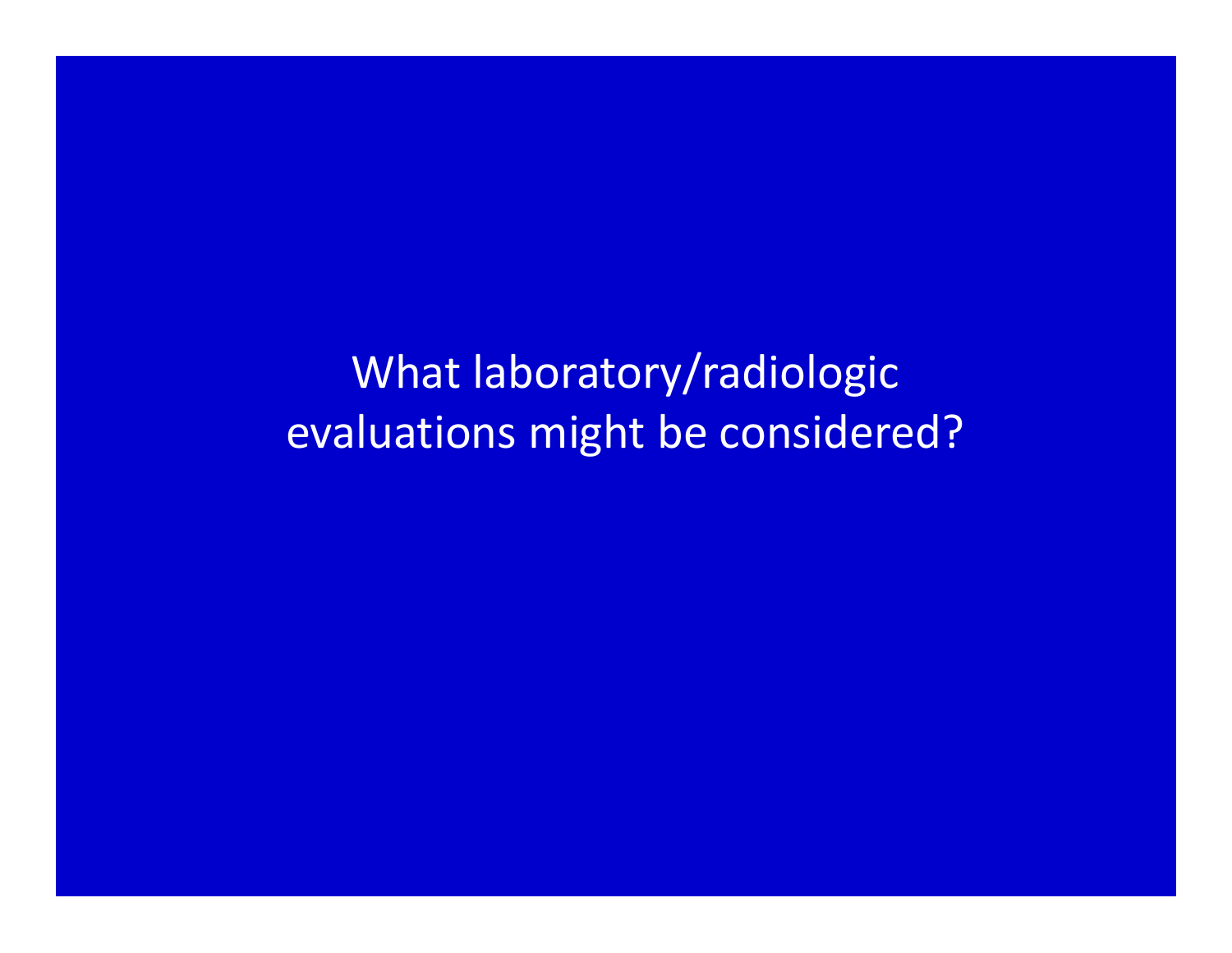# What laboratory/radiologic evaluations might be considered?

CBCHemoglobin electrophoresis Psychoactive medication screening Urine toxicology Corporeal blood gas testing Penile color duplex ultrasonography Possibly penile arteriography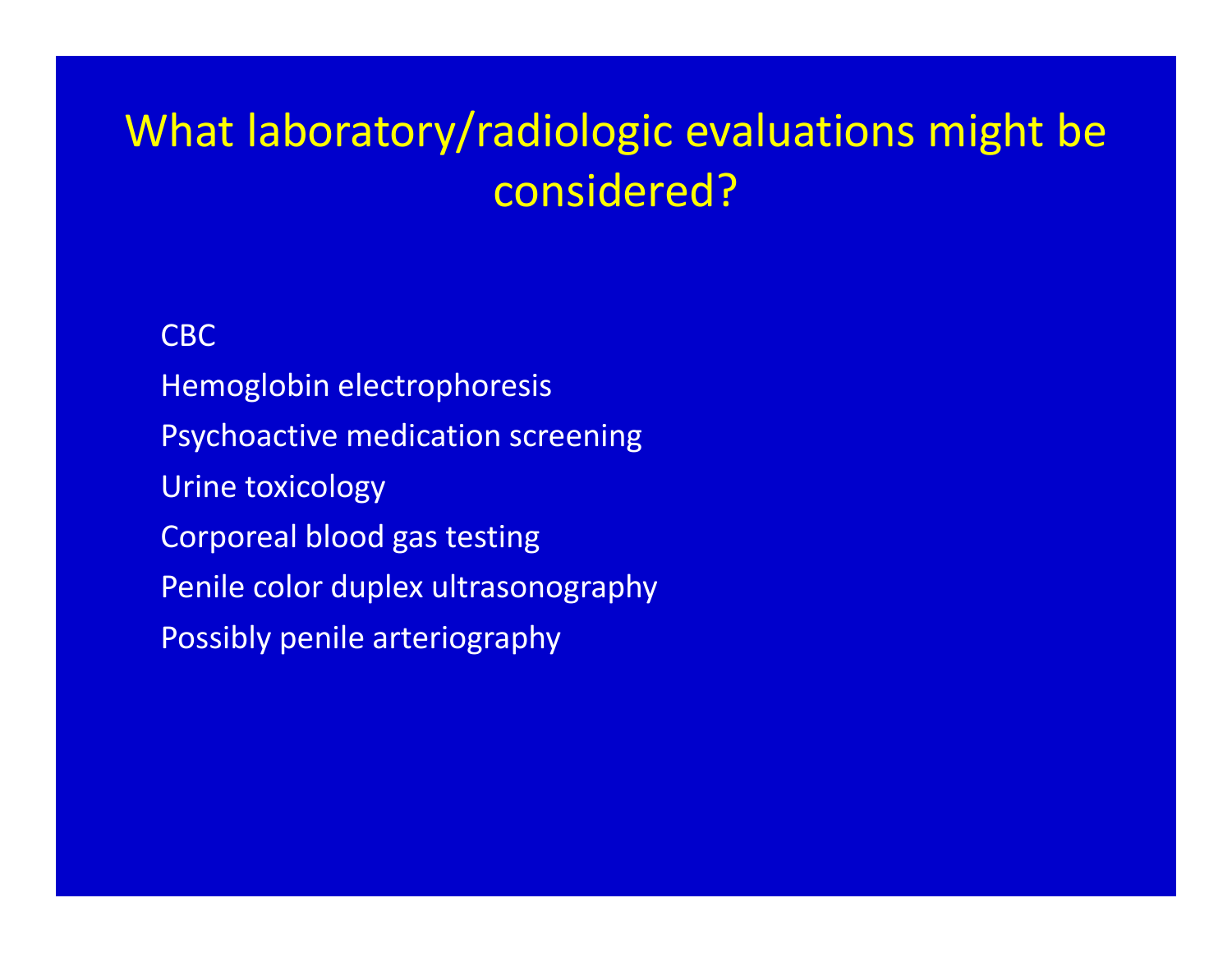What is ischemic priapism?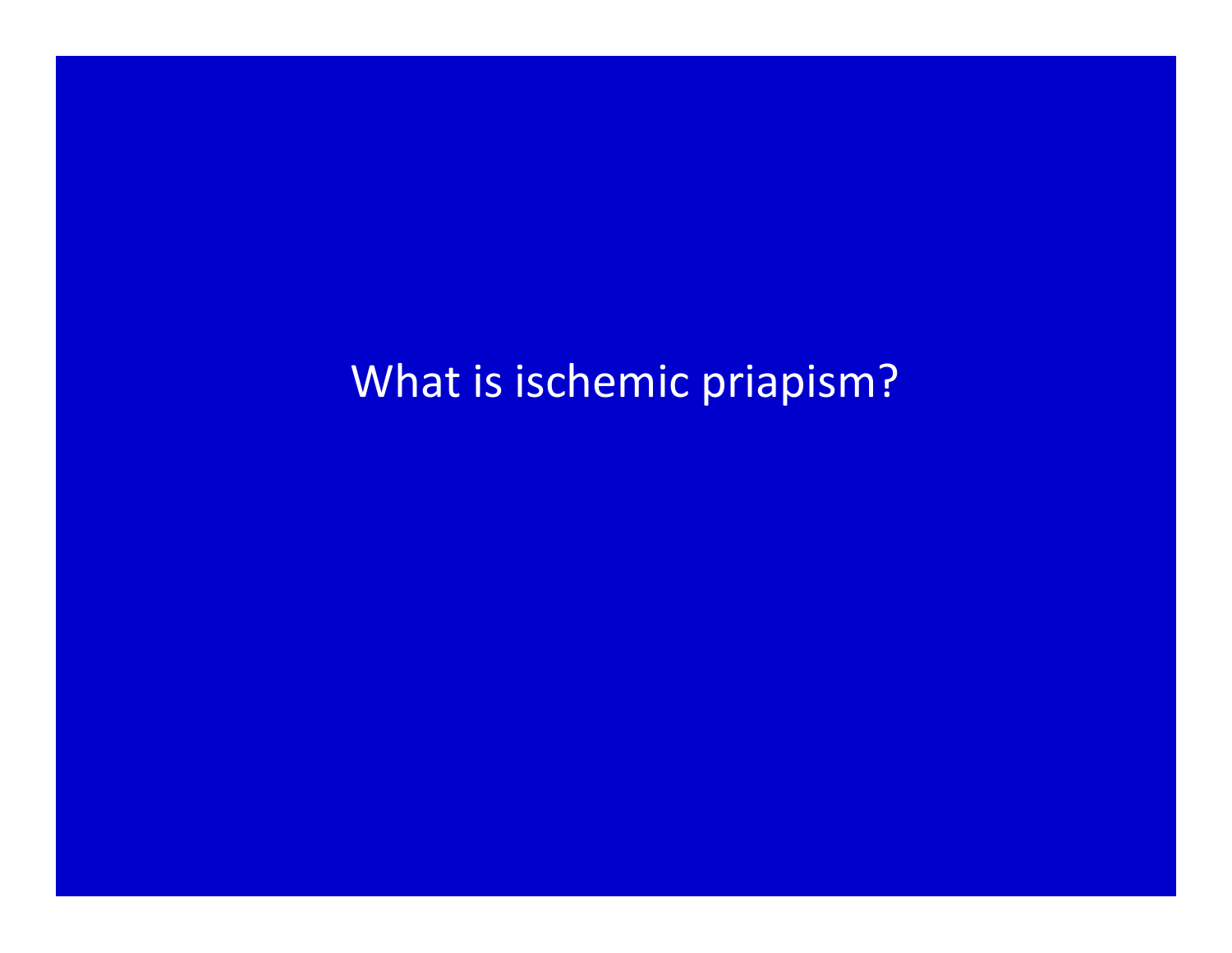#### What is ischemic priapism?

Ischemic priapism is <sup>a</sup> nonsexual, persistent erection characterized by little or no cavernous blood flow and abnormal cavernous blood gases.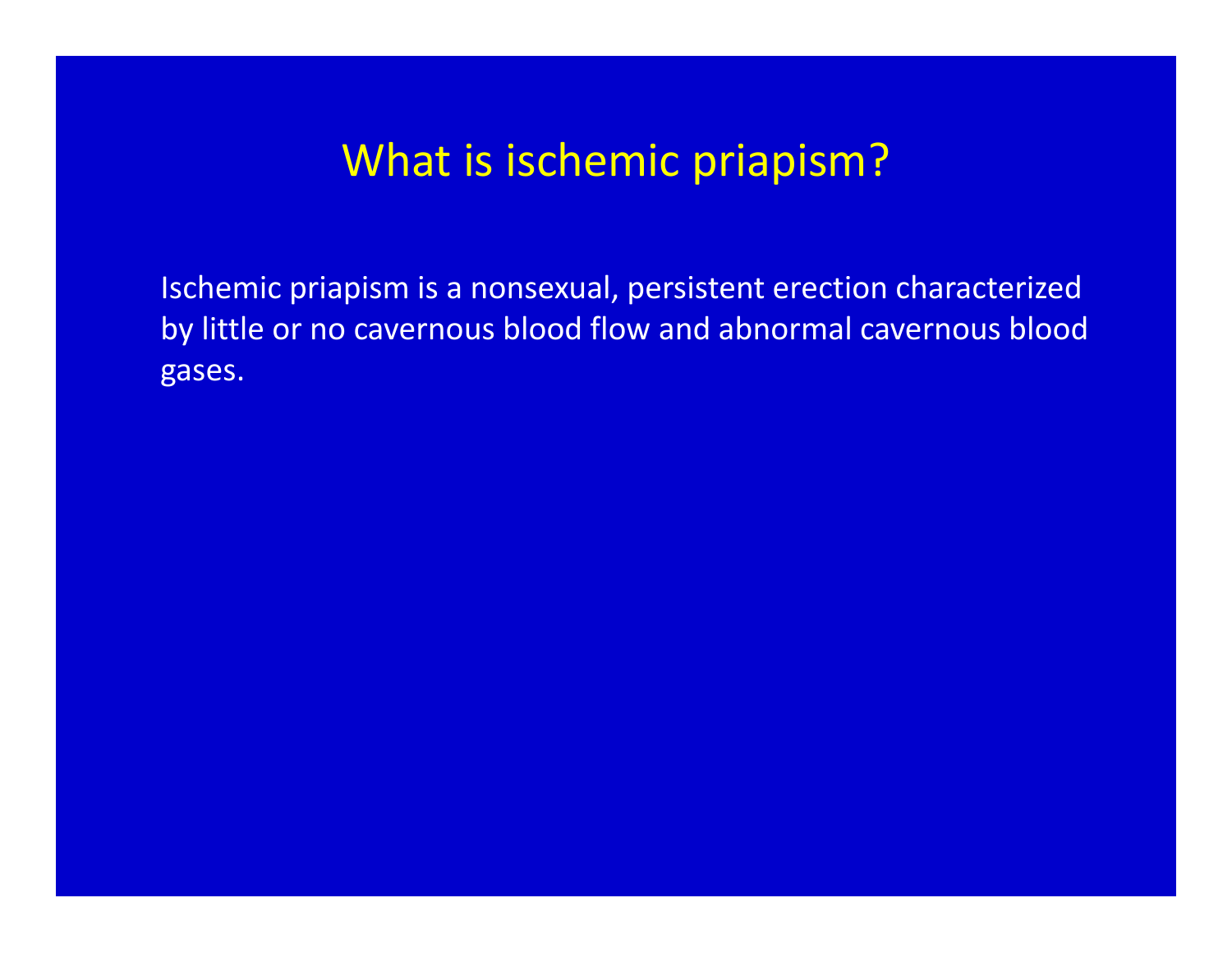Is ischemic priapism painful and what does the penis look like on physical examination?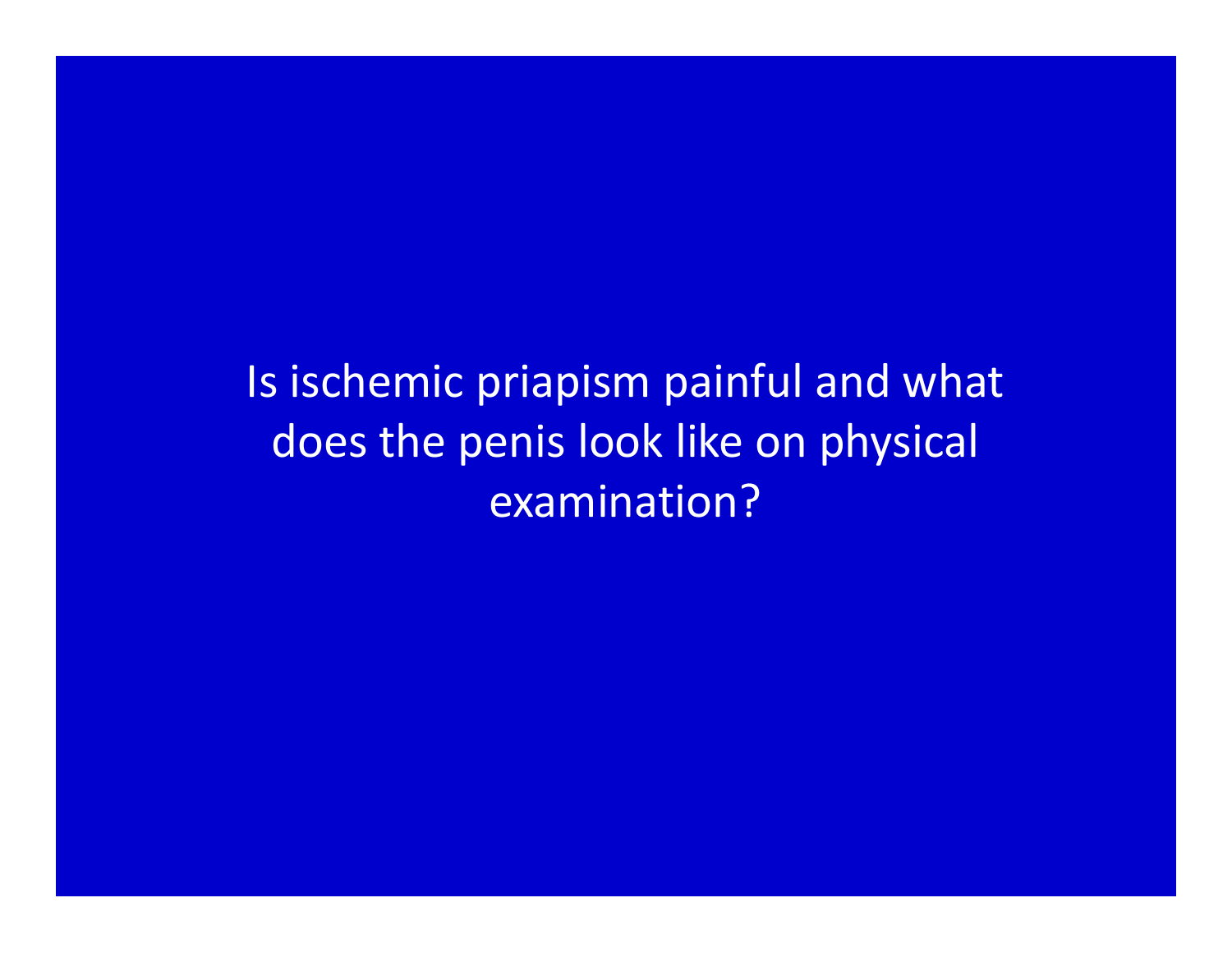# Is ischemic priapism painful and what does the penis look like on physical examination?

Ischemic priapism is <sup>a</sup> compartment syndrome and the erection is very painful. On examination the erection is abnormally rigid and only the corpora cavernosa are tumescent and rigid with the glans penis remaining small.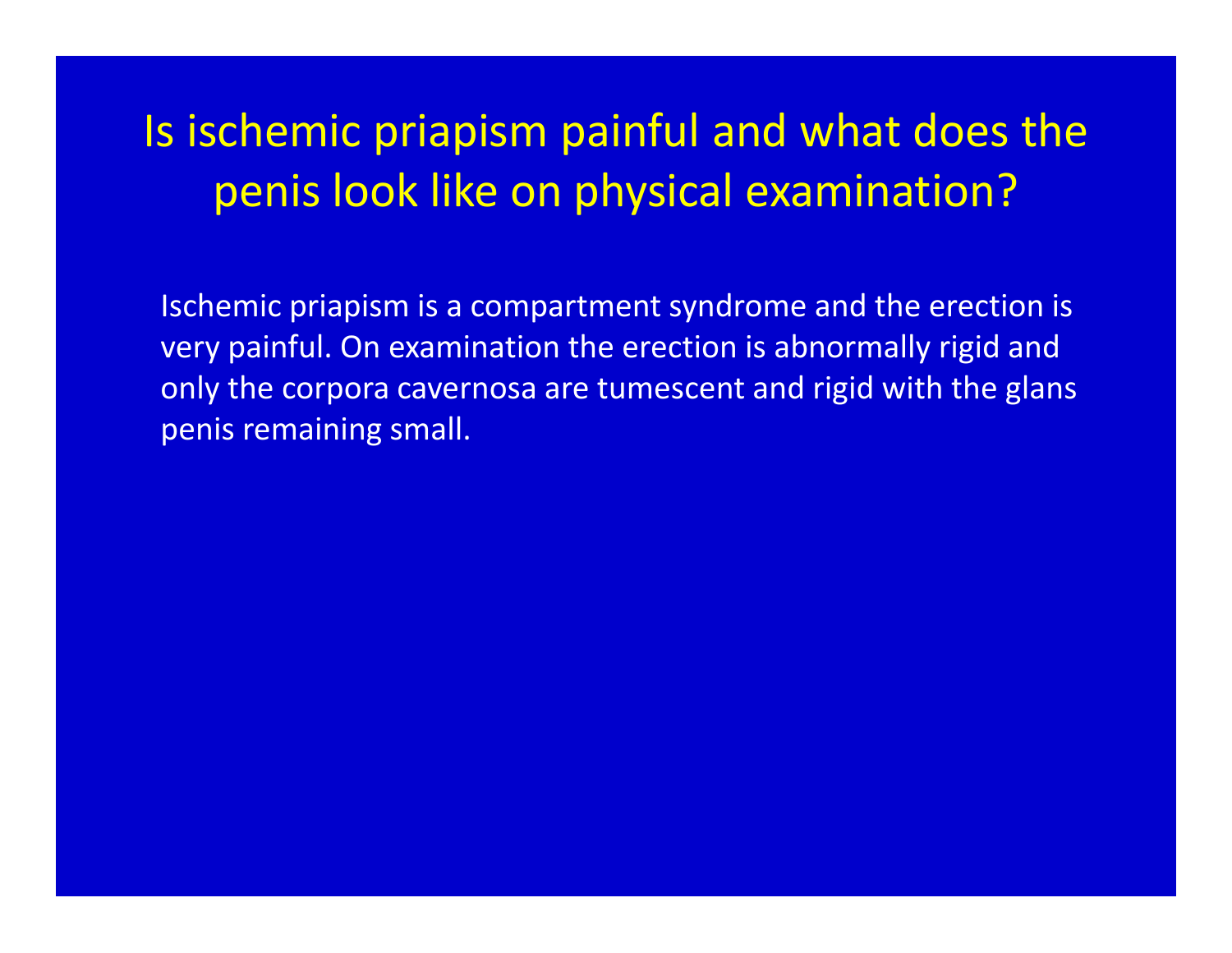What are the typical blood gas findings in blood aspirated from the corpora in men with ischemic priapism?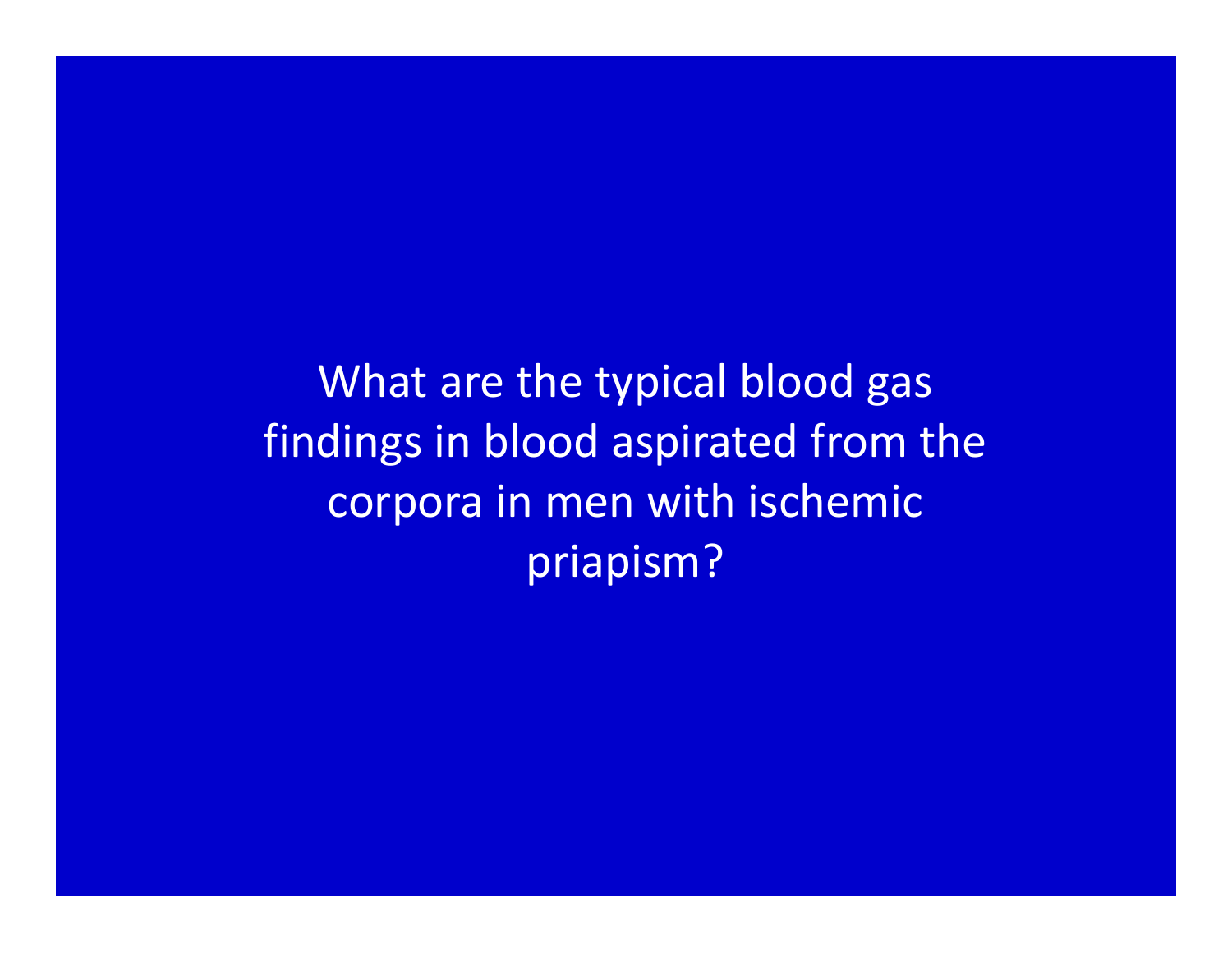# What are the typical blood gas findings in blood aspirated from the corpora in men with ischemic priapism?

PO $_2$  < 30 mmHg  $\mathsf{PCO}_2$  > 60 mmHg pH <sup>&</sup>lt; 7.25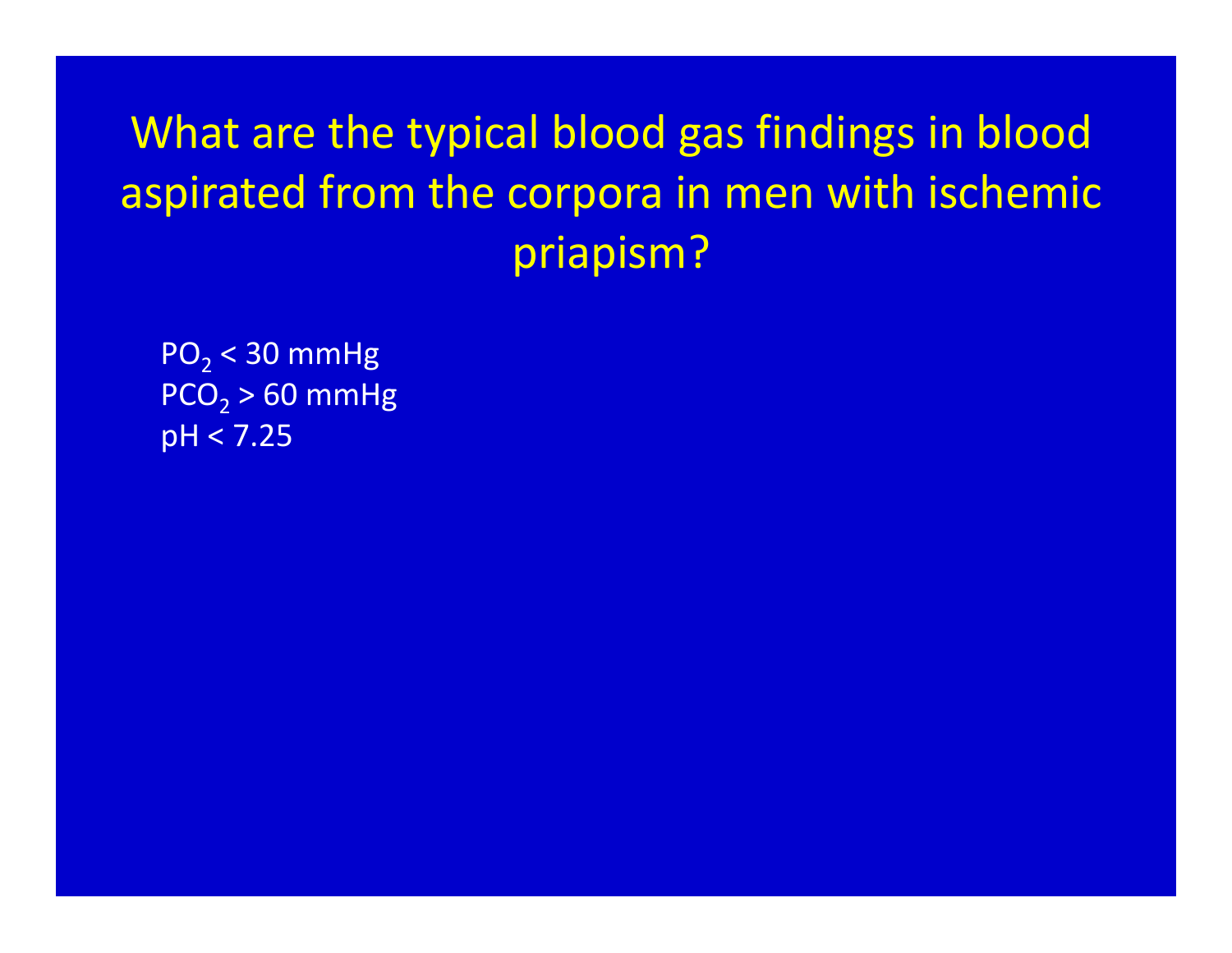After corporeal blood aspiration, intracorporeal injection of what agent is recommended in attempts to reverse ischemic priapism, and why is this agent preferred over agents in its class?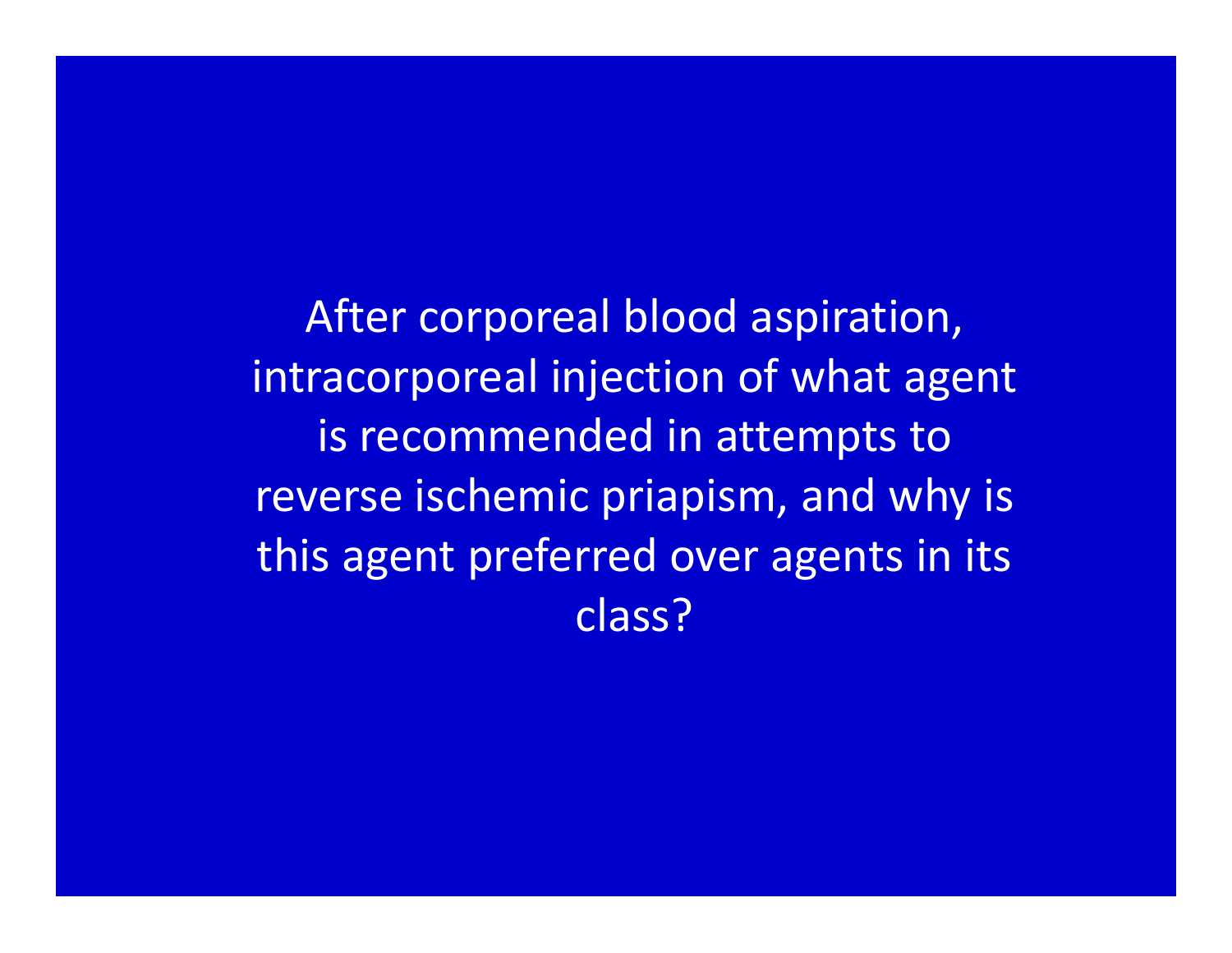After corporeal blood aspiration, intracorporeal injection of what agent is recommended in attempts to reverse ischemic priapism, and why is this agent preferred over agents in its class?

Phenylephrine (as opposed to norepinephrine or aramine) is recommended because it has fewer systemic side effects (tachycardia, hypertension) than the other 2 agents.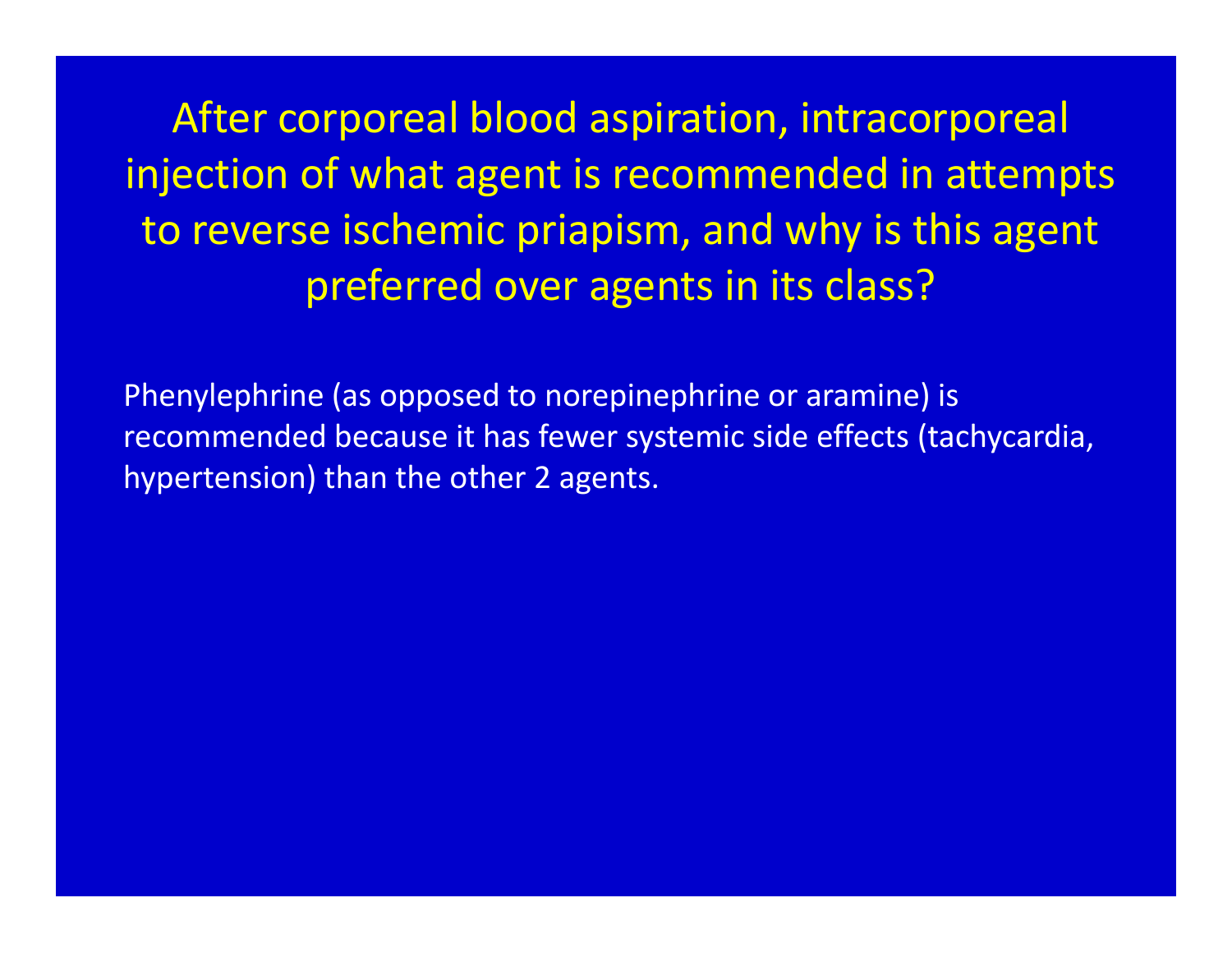From <sup>a</sup> practical standpoint, how is phenylephrine used in the treatment of ischemic priapism?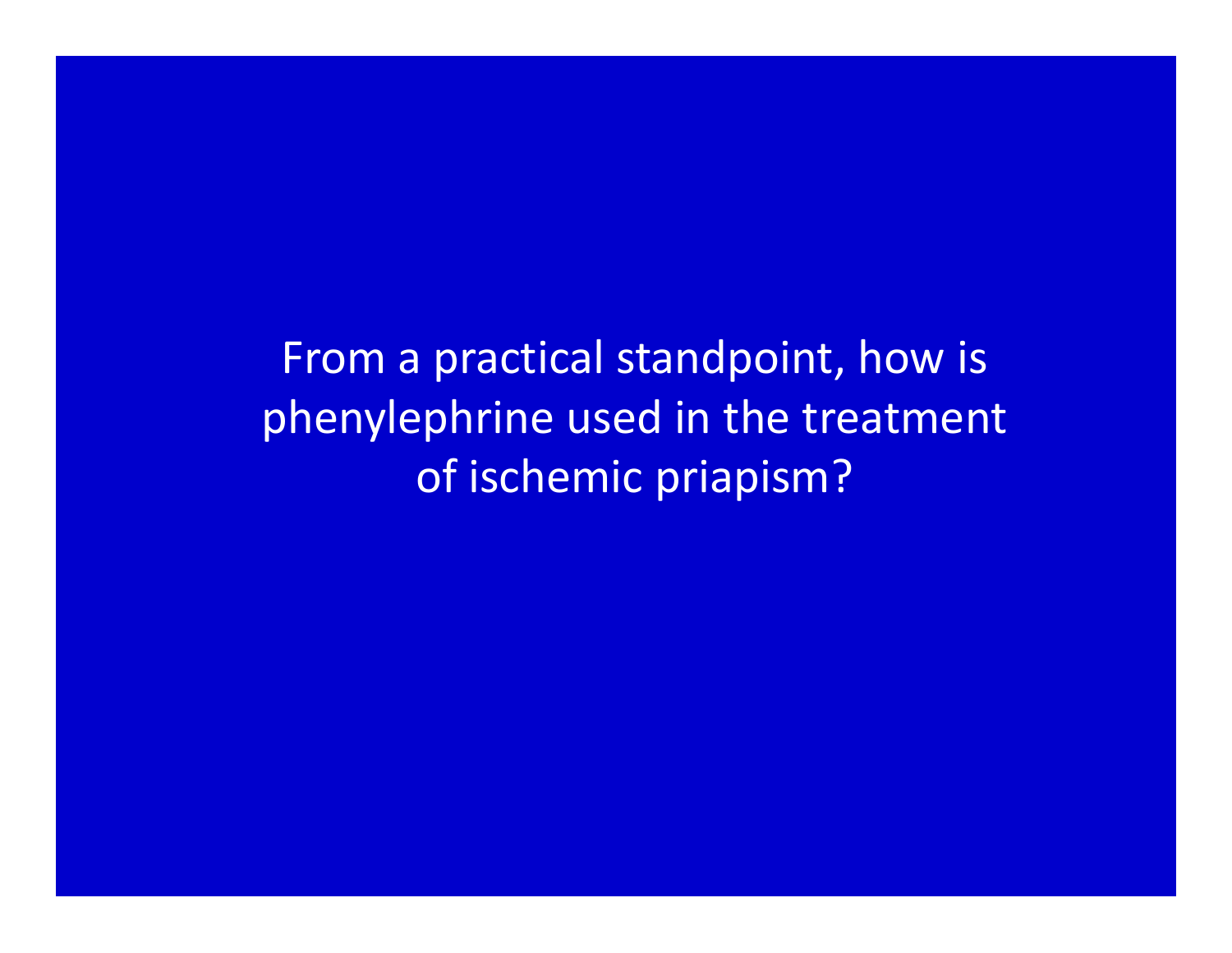# From <sup>a</sup> practical standpoint, how is phenylephrine used in the treatment of ischemic priapism?

Dilute phenylephrine with normal saline to achieve <sup>a</sup> concentration of 100 to 500 micrograms per ml. For the adult patient inject 1 ml into the corpora every 3 to 5 minutes until priapism reversal. Continue these injections for approximately 1 hour before determining treatment failure. In children, for example those with ischemic priapism and sickle cell disease, inject proportionally less. Monitor vital signs in all cases.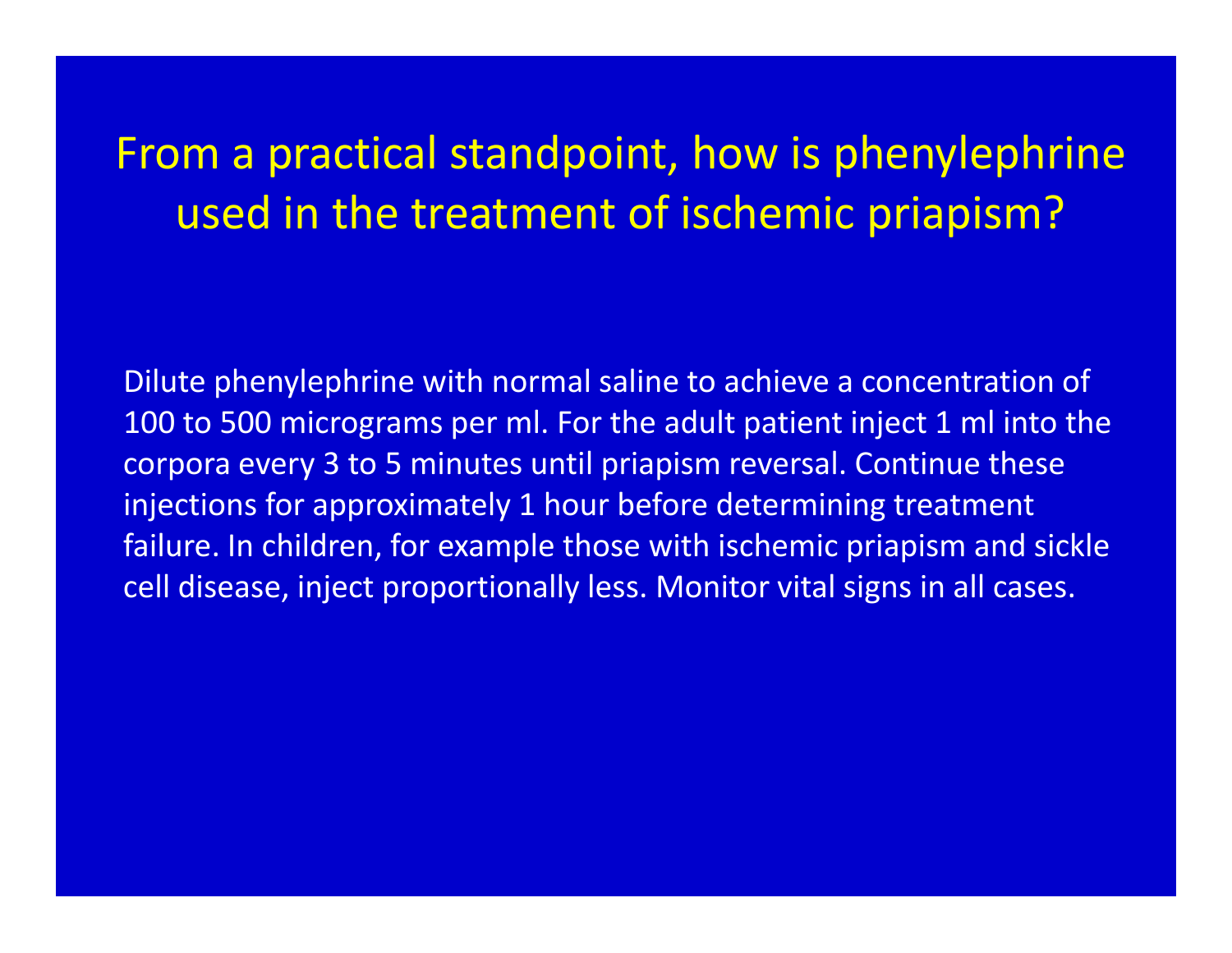After apparent successful reversal, the patient is kept in the observation area. Six hours later you are called by the ER staff because of concern that the patient has recurrent priapism.

#### How would you evaluate the patient?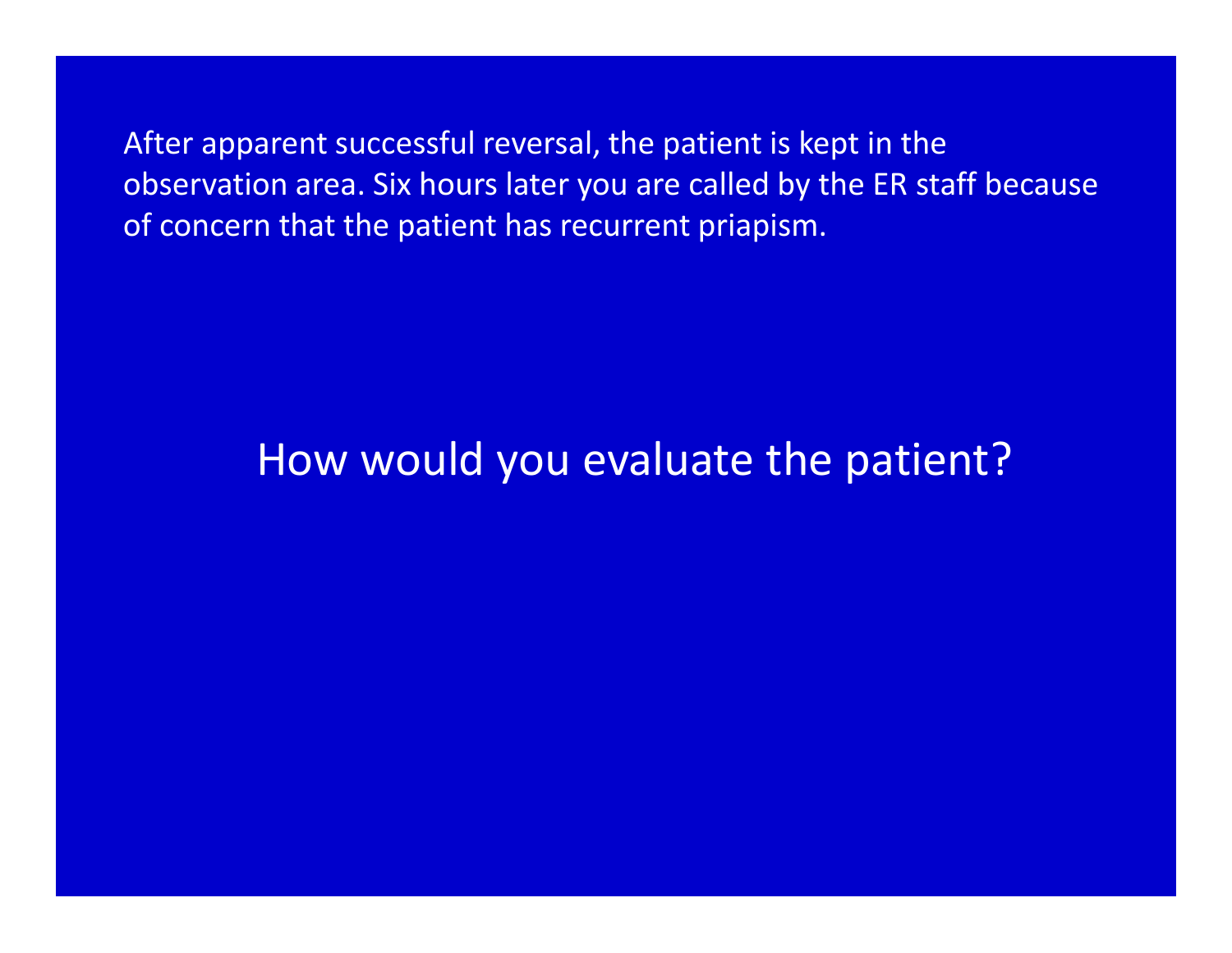#### How would you evaluate the patient?

The penis after successful reversal of ischemic priapism is often still apparently erect because of post ischemic tissue changes which take several days to resolve. If the patient's pain has been substantially relieved and the penis is bendable, the priapism has been successfully reversed even if it otherwise appears to be erect. If there is doubt, duplex ultrasonography can be used to determine if there is blood flow in the cavernous arteries.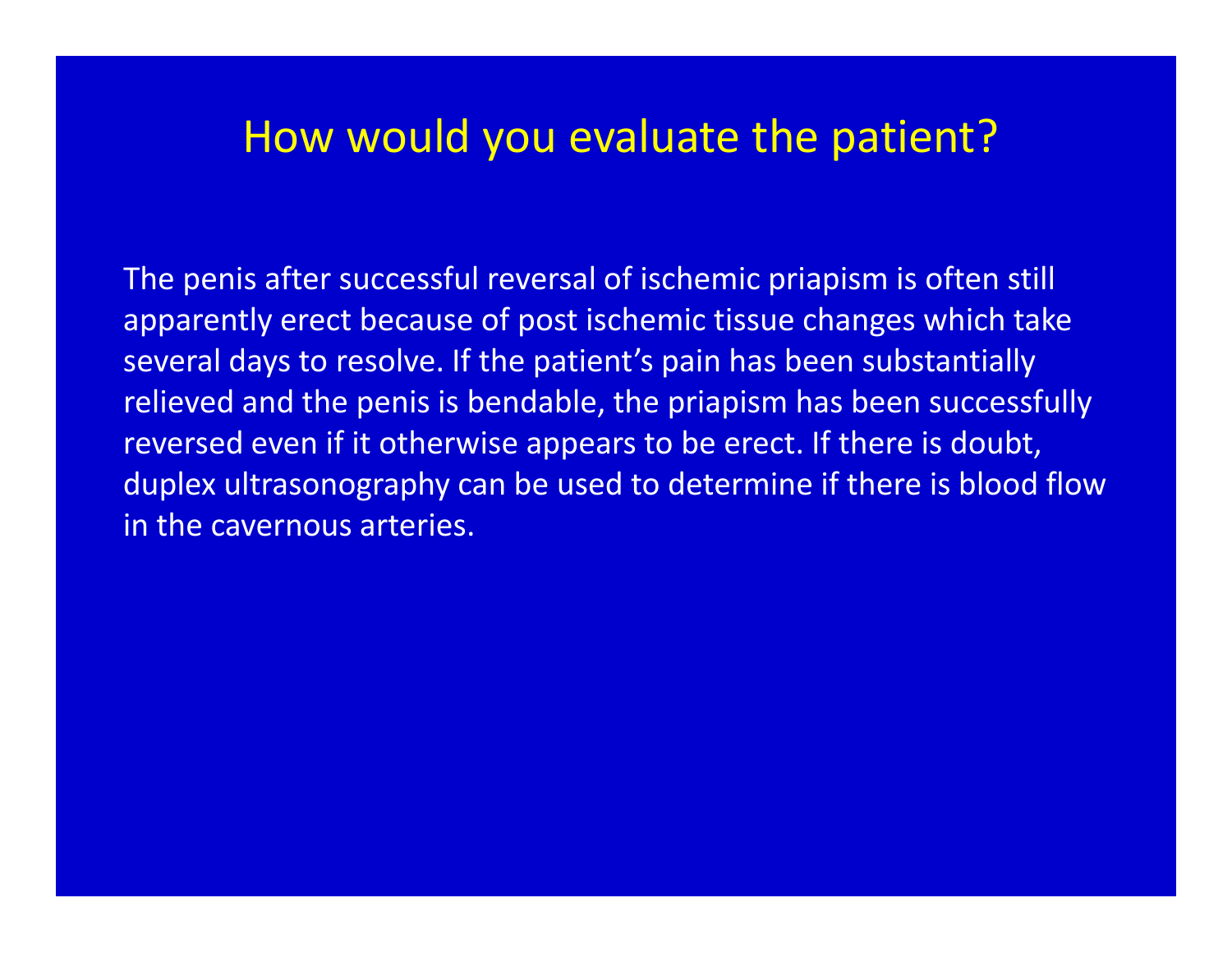What is the role of treatment of anunderlying condition, for example sickle cell disease, in the treatment of ischemic priapism?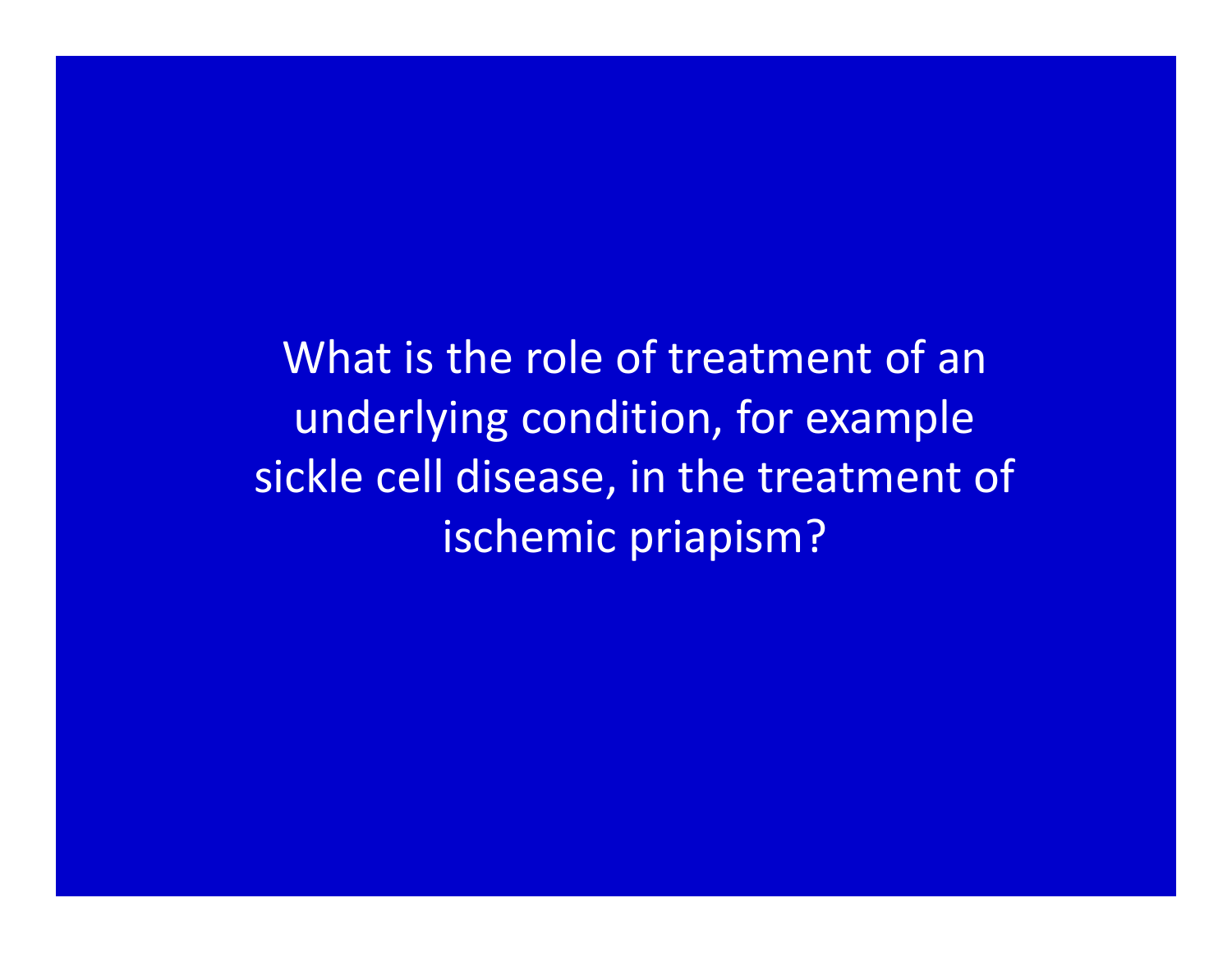# What is the role of treatment of an underlying condition, for example sickle cell disease, in the treatment of ischemic priapism?

It is appropriate to institute other measures for the treatment of the underlying disorder; however, the treatment of ischemic priapism (aspiration and intracorporeal phenylephrine injection) should never be delayed.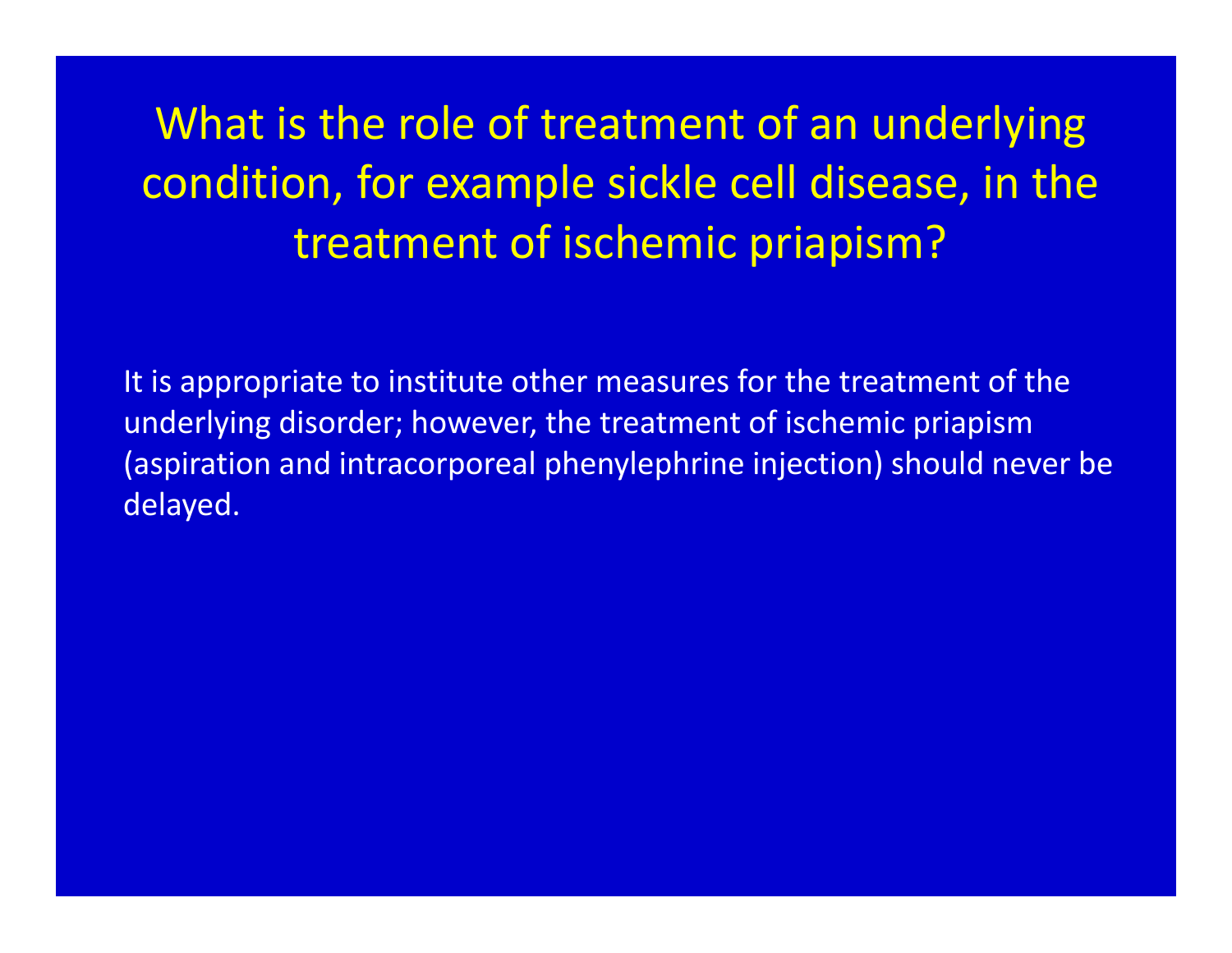If aspiration and intracorporeal phenylephrine injection (repeated injections up to 1 hour) fail, what is the next step?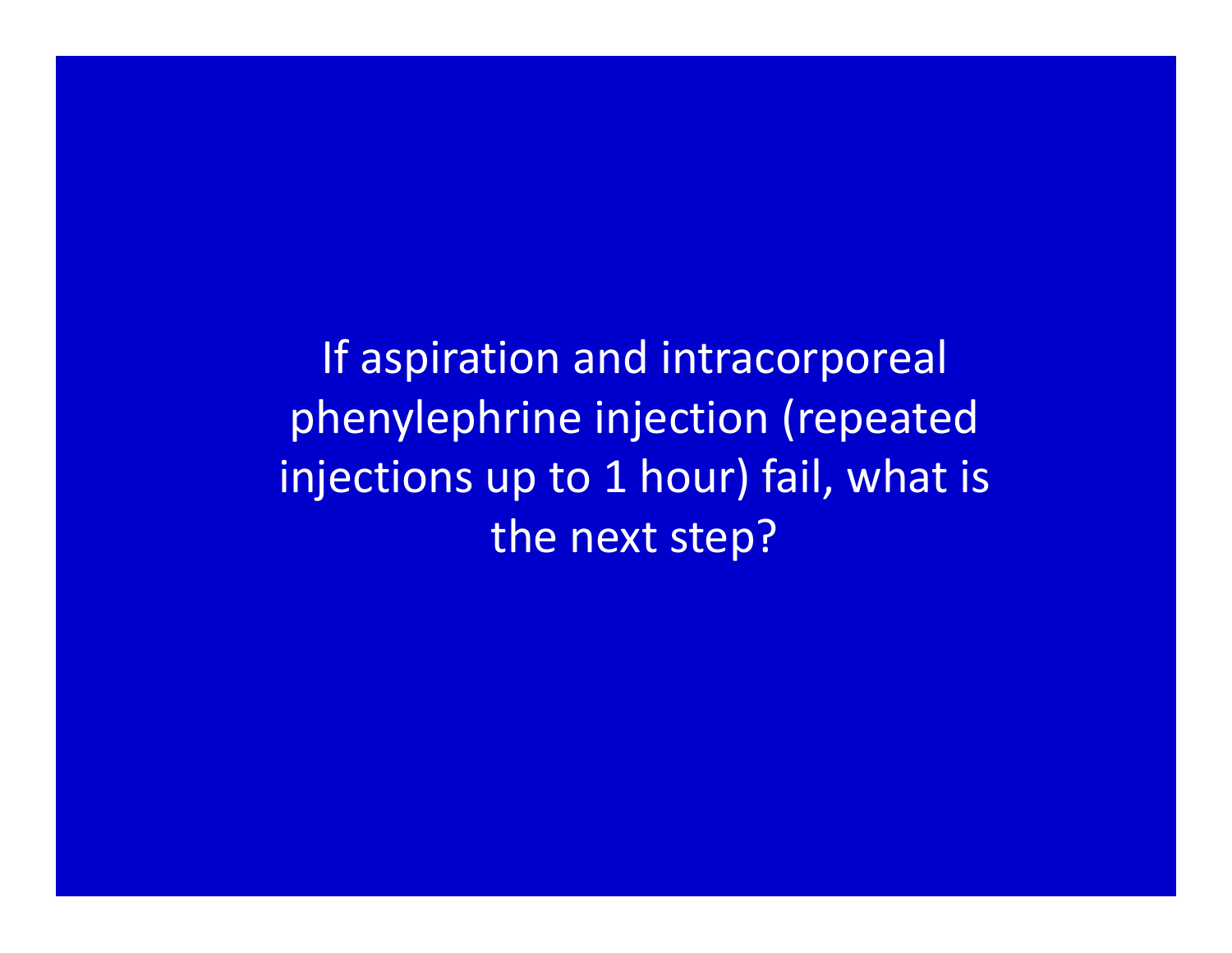If aspiration and intracorporeal phenylephrine injection (repeated injections up to 1 hour) fail, what is the next step?

Surgical shunts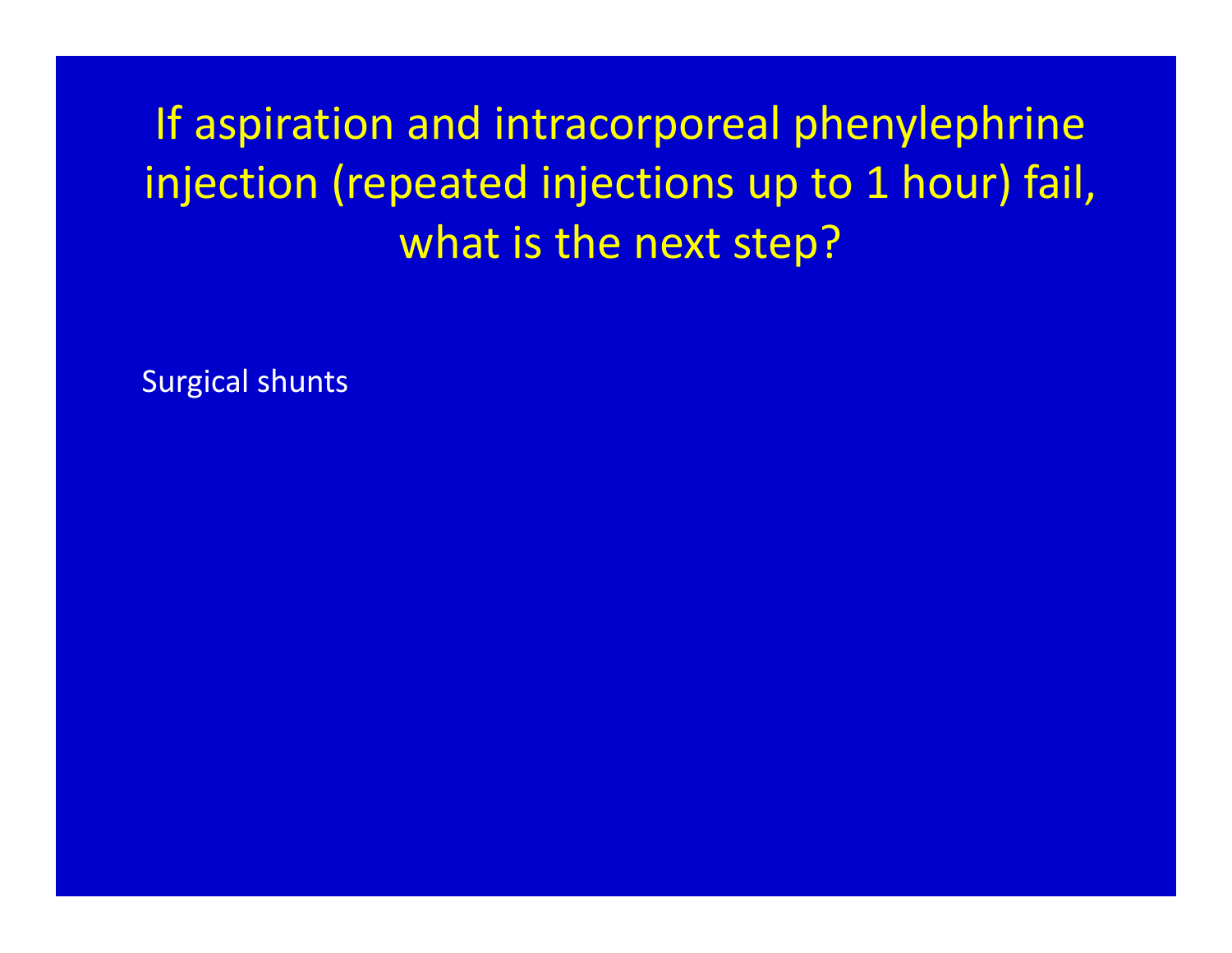#### What surgical shunt is preferred?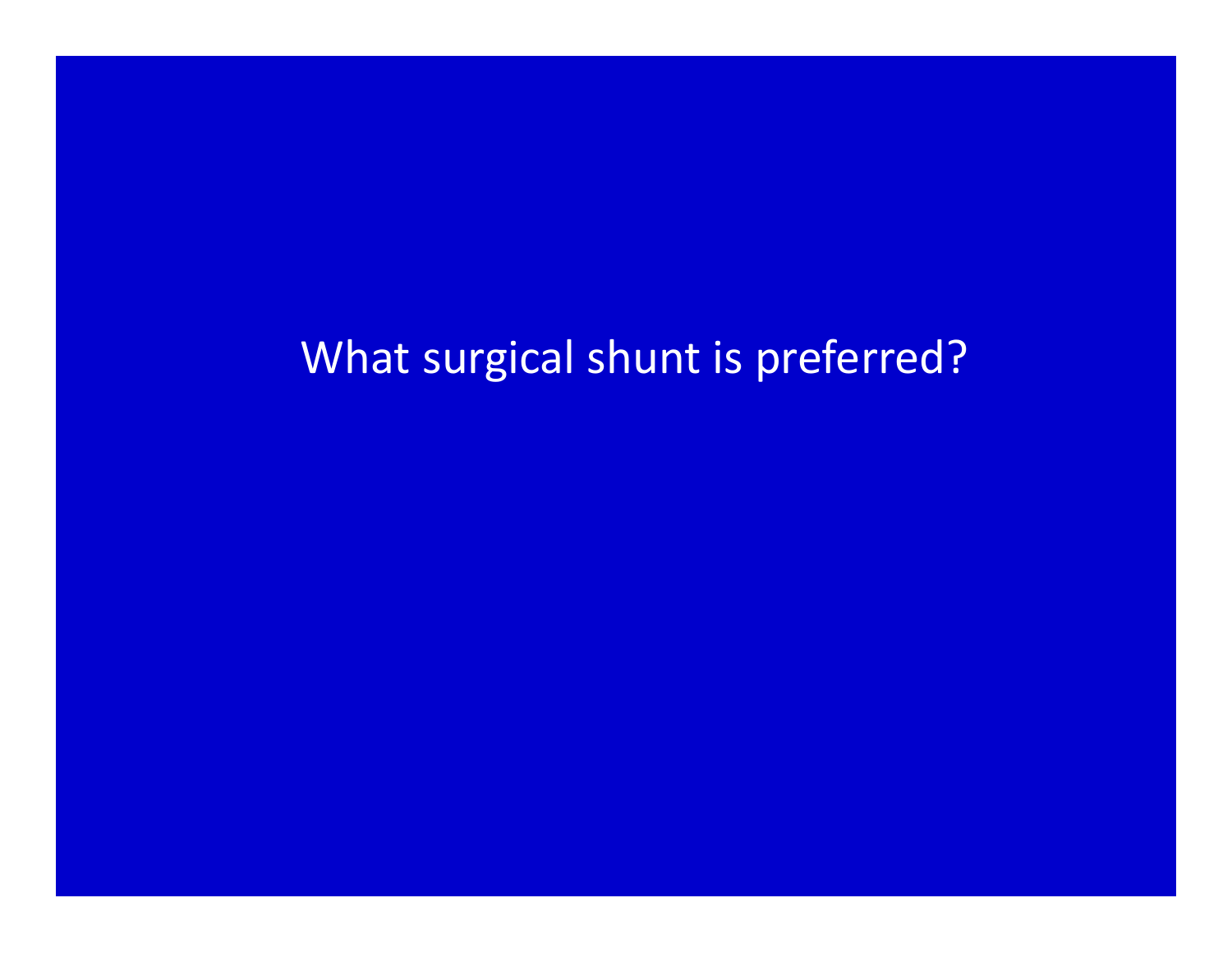#### What surgical shunt is preferred?

A distal cavernoglanular (El‐Ghorab) is the preferred shunt. Other shunts are proximal cavernospongiosal (Quackels) or proximal cavernosphaneous (Grayhack).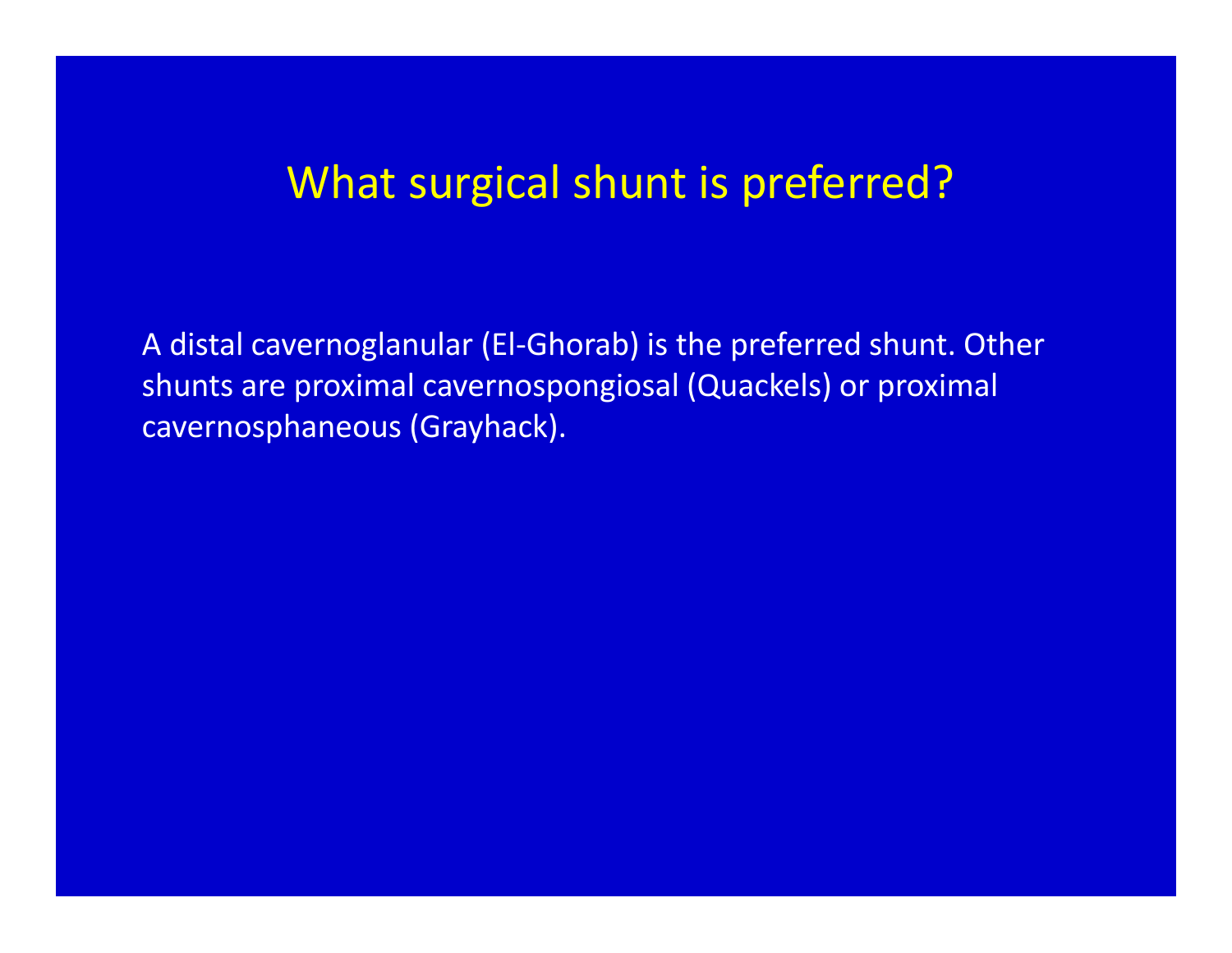#### Selected Reading

Montague DK, Jarow J, Broderick GA, et al. American Urological Association Guideline on Management of Priapism. *J Urol* 2003;170: 1318‐24.